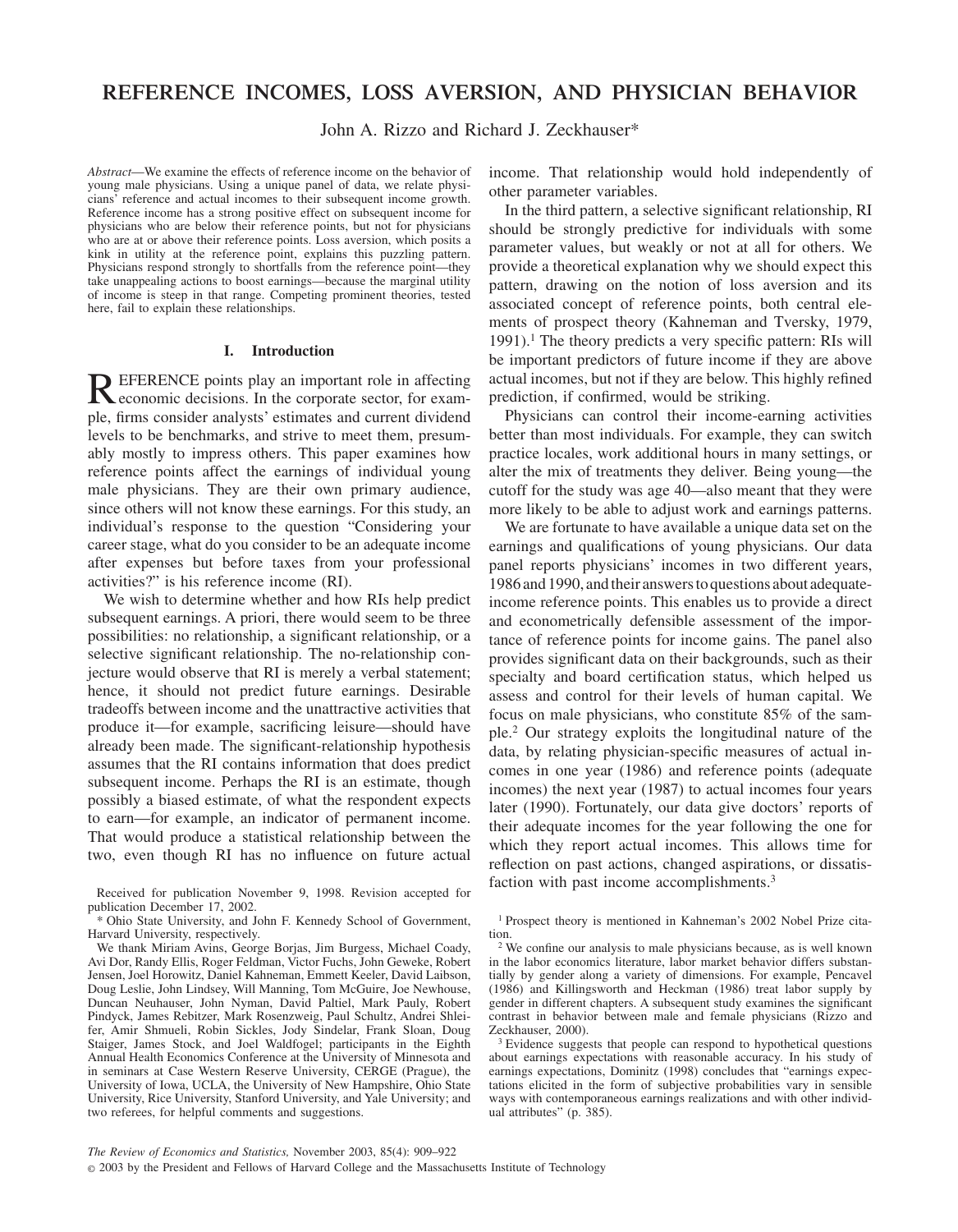### 910 THE REVIEW OF ECONOMICS AND STATISTICS

The rest of this paper is divided into seven sections. Section II describes the data and variables used in the empirical analysis, and patterns of income growth. Section III outlines the four alternative theories that we consider. Section IV discusses past work on loss aversion and reference incomes. Section V fleshes out our theoretical model (theory L), which applies these concepts to physician behavior. Section VI presents our hypotheses, conducts simple initial tests, and specifies the multivariate models that test the competing theories. Section VII presents multivariate regression results and also begins the inquiry on *how* below-RI physicians increase their earnings. Section VIII concludes.

#### **II. Data, Variables, and Basic Patterns**

Our study uses data from the 1987 and 1991 Practice Patterns of Young Physicians Surveys, which were conducted by the American Medical Association under a Robert Wood Johnson Foundation grant. These telephone surveys provide information on a nationally representative sample of young physicians practicing in the United States during 1987 and 1991. The surveys provide data about the respondent's current practice arrangements, career choice, family background, patient care activities, and current income and expenses. Respondents were also queried about their employment arrangements, areas of specialization, hours and weeks worked, and other practice characteristics. The survey also asked physicians about their incomes during the previous year, after practice-related expenses but before taxes. "Young" physicians were defined as physicians under the age of forty with one to eight years of postresidency practice experience. A random sample of about half of the 1987 survey respondents were resurveyed in 1991; by that time some of them would have been over 40 years of age. The surveys achieved response rates of about 70%. Our sample is restricted to self-employed physicians, who constitute the majority of practicing physicians in the United States. Such physicians have more freedom to adjust their practices to achieve reference incomes than do employee physicians, who are typically paid a salary.4 The panel available for estimation purposes includes 641 male physicians; 408 had incomes below their reference points, and 233 had incomes at or above their reference points.

Table 1 provides descriptive statistics on actual and reference incomes, both measured in current dollars.<sup>5</sup> Separate results are reported for physicians who were below their reference points in 1986, and those at or above their reference points in 1986. (Hereafter "above" implies "at or above.") In the below-RI cohort, actual income averages

| TABLE 1.—ACTUAL INCOME AND REFERENCE INCOME STATISTICS |  |  |  |  |
|--------------------------------------------------------|--|--|--|--|
|--------------------------------------------------------|--|--|--|--|

| Cohort                                                                       | Actual Income<br>for Physicians<br>below Reference<br>Income in 1986 | Actual Income for<br>Physicians at or<br>above Reference<br>Income in 1986 |  |  |
|------------------------------------------------------------------------------|----------------------------------------------------------------------|----------------------------------------------------------------------------|--|--|
| Variable                                                                     | Mean (Std Dev)                                                       | Mean (Std Dev)                                                             |  |  |
| A. Actual Income and Reference Income (\$1,000s)                             |                                                                      |                                                                            |  |  |
| Actual income, 1986                                                          | 80.3<br>(40.3)                                                       | 152.5<br>(90.5)                                                            |  |  |
| Reference income, 1987                                                       | 122.9<br>(73.3)                                                      | 129.9<br>(70.3)                                                            |  |  |
| Actual income, 1990                                                          | 170.4<br>(115.9)                                                     | 230.7<br>(147.7)                                                           |  |  |
| Reference income, 1991                                                       | 186.0<br>(116.3)                                                     | 205.1<br>(119.4)                                                           |  |  |
|                                                                              | B. Income Ratios                                                     |                                                                            |  |  |
| (Actual income 86)/(reference<br>income 87)<br>(Actual income 90)/(reference | 0.65                                                                 | 1.17                                                                       |  |  |
| income 91)<br>REFRATIO = $(87$ reference income)/                            | 0.92                                                                 | 1.12                                                                       |  |  |
| (86 actual income)<br>INCRATIO = $(90 \text{ actual income})/(86)$           | 1.79                                                                 | 0.90                                                                       |  |  |
| actual income)                                                               | 2.42                                                                 | 1.64                                                                       |  |  |
| C. Correlations                                                              |                                                                      |                                                                            |  |  |
| Correlation between INCRATIO and<br><b>REFRATIO</b>                          | 0.82                                                                 | 0.14                                                                       |  |  |

only 65% of the 1987 RI. In 1990, their actual income averages 92% of their 1991 RI, a major jump. In contrast, the ratio of actual to reference income appears fairly constant over time for physicians who were above their RIs in 1986.

Figure 1 shows how the dramatically greater gains for the below-RI cohort were distributed. Two-thirds of this cohort increased their income more than 50% in four years; only two-fifths of the above-RI cohort gained that percentage. This is precisely the pattern predicted by our RI theory. Alternative explanations are explored below.

The final line of Table 1 suggests our most critical finding. In the below-RI cohort, the ratio of reference to actual income is dramatically related to income growth, but that relationship is only one-sixth as strong in the above-RI cohort. Much of our multivariate analysis explores this relationship.

# **III. Four Theories Relating Reference Incomes and Income Growth**

We consider four theories that might explain the differences in the growth rates of actual incomes across the two RI cohorts.

**Theory A. Changing Distribution of Income over Time.** The differential relationship we observed between growth rate and RI across the above- and below-RI cohorts could be

<sup>4</sup> We also excluded hospital-based specialists (such as radiologists, anesthesiologists, and pathologists), as such specialists tend to have less discretion in setting their practice patterns. There were 113 female physicians in the original sample of physicians.

<sup>5</sup> The medical care price index increased by 33.4% between 1986 and 1990, the CPI by 19.3%.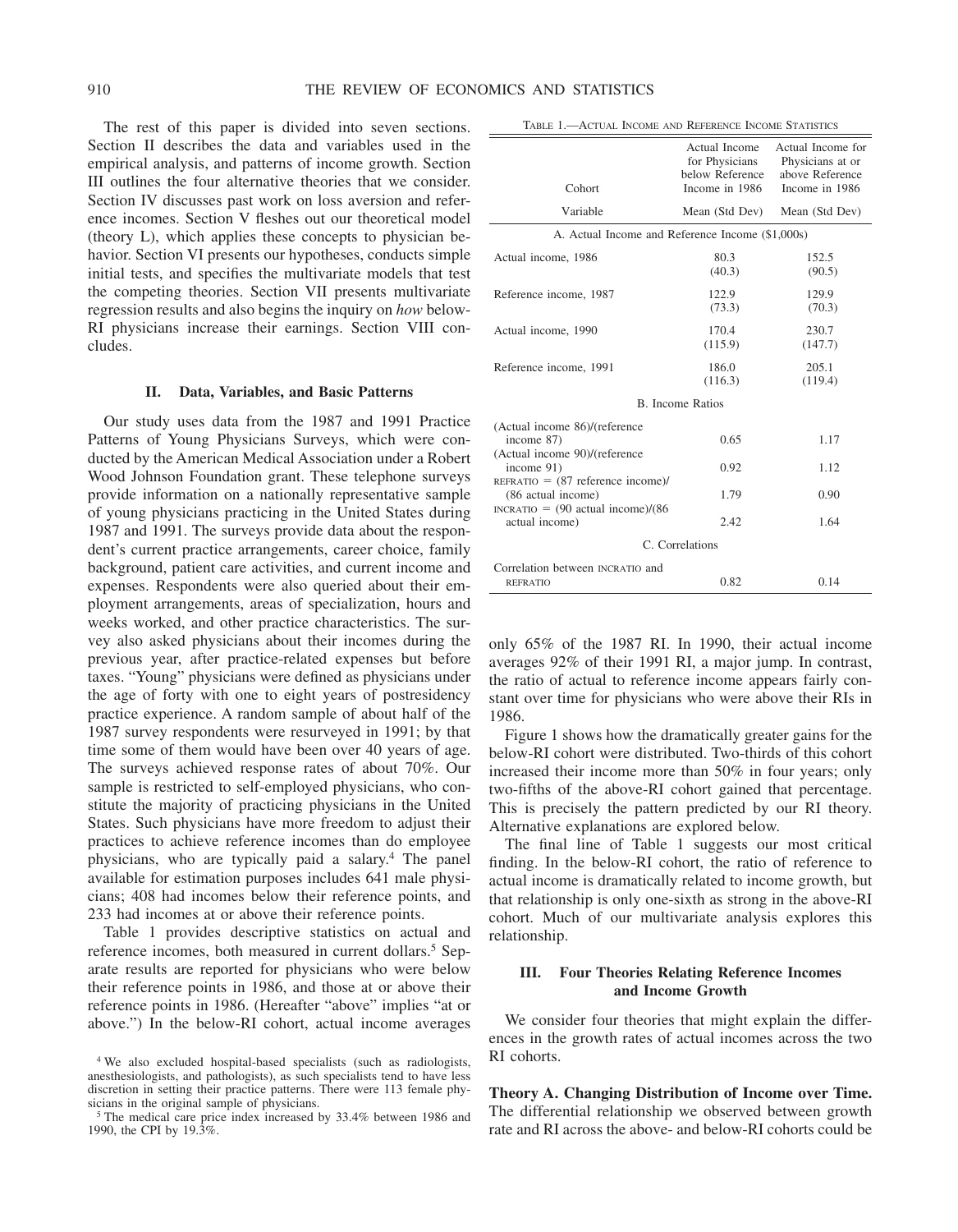

FIGURE 1.—RATIO OF 1990 TO 1986 INCOME: DISTRIBUTION BY REFERENCE-INCOME STATUS

spurious, arising only because the income distribution changed between 1986 and 1990. Perhaps below-RI physicians disproportionately had low incomes and above-RI physicians had disproportionately high incomes. If the income distribution merely tightened, with doctors maintaining their income positions, this would boost low earners and trim back high earners. Hence, below-RI physicians would gain more than those above RI. Conversely, a spreading out at either end would enhance the income gains of above-RI physicians relative to below-RI physicians.

**Theory B. Regression toward Mean Income in Group.** Doctors above their RIs earned considerably more than those below in 1986. The greater proportional income gains reaped by the latter group from 1986 to 1990 can be explained by traditional regression toward the overall mean in incomes by either group or both.

Since theories A and B do not address RIs, they are silent on the relations we observe between RIs and income gains. Theories C and L explain how reference incomes might predict future income gains.

**Theories C and C. RIs Contain Information about Earnings Expectations.** Under these theories, RIs predict what physicians believe they will earn, or at least contain information about earnings opportunities. Thus RIs should be positively associated with income growth. An important special case of theory C applies when reference income represents the physician's permanent income, a "personal mean" value to which his actual income regresses. Because below-RI physicians have greater RIs relative to their actual incomes than above-RI physicians, theory C would predict modestly greater percentage income gains for the below-RI cohort.

A variant of theory C, call it C', notes that RI and actual incomes could be jointly determined, perhaps with strong influence from a third variable.6 If so, RI would help predict future income. Note, however, that neither theory C nor theory C' would predict the principal empirical finding of our paper, namely the much stronger association we observe between RIs and income gains in the below- than in the above-RI cohort.

**Theory L. Loss-Averse Preferences and RIs Enter the Utility Function.** In the theory of loss aversion, reference points play a crucial role in determining preferences. Income targets serve as reference points when physicians weigh the benefits and costs of a push to higher incomes. Loss aversion posits that the utility function for money has a break at the reference point, and is considerably steeper in the negative than in the positive domain. Hence, below-RI physicians seek to close the gap, producing far stronger income growth than their above-RI peers, and producing a much stronger correlation between RIs and income growth. Theory  $L$ , unlike theories  $C$  and  $C'$ , predicts a significant strength-of-relationship difference between cohorts. Section IV presents Theory L in greater detail.

<sup>6</sup> Theory A and the permanent-income theories were suggested by referees. Robert Pindyck urged us to focus further on the jointdetermination issue.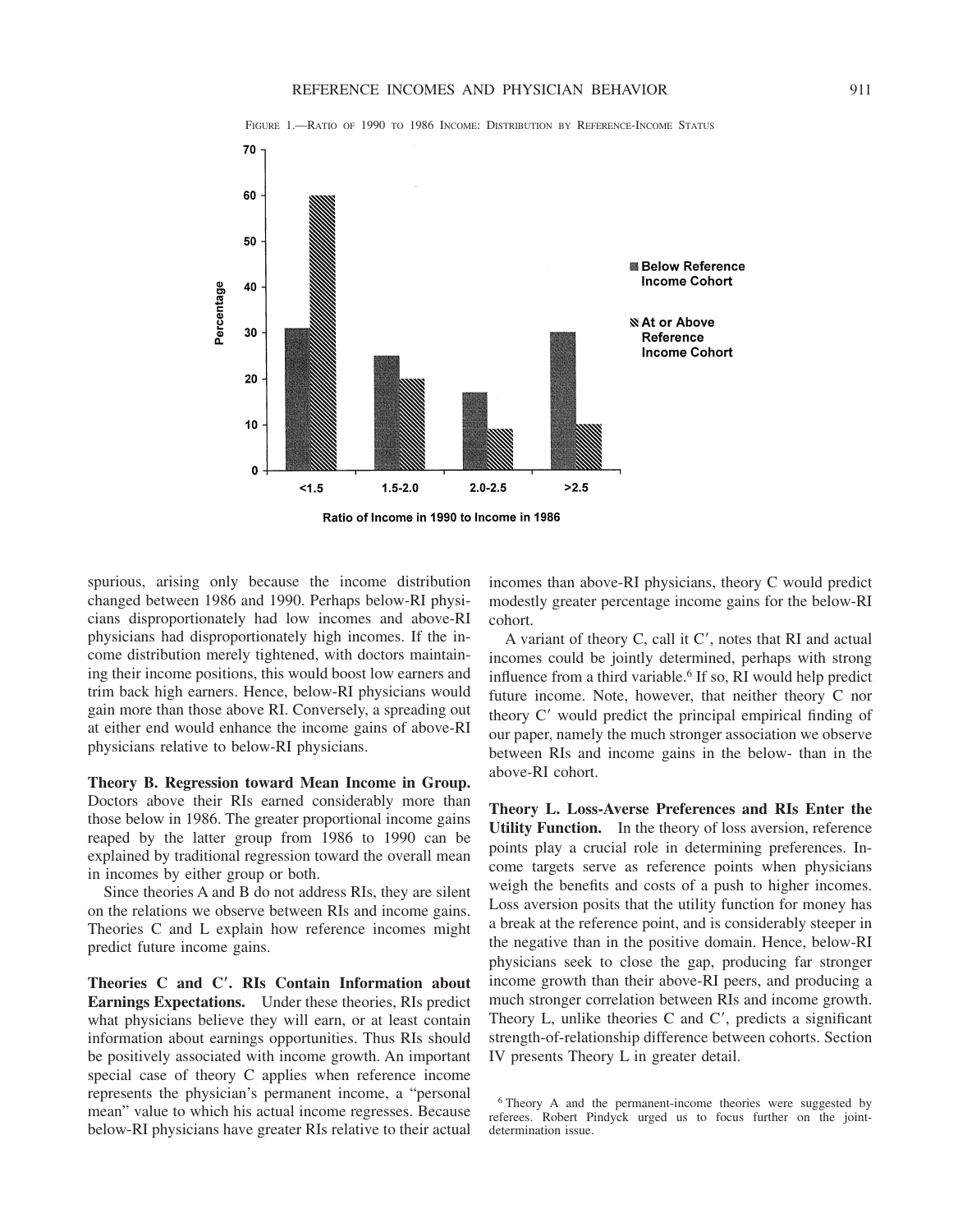#### **IV. Loss Aversion and Reference Incomes**

A growing empirical literature supports the key concepts of loss aversion: reference points (typically current wealth) and a break in slope in the utility function. For example, individuals are more sensitive to out-of-pocket costs than to opportunity costs, and more sensitive to losses than to forgone gains (Thaler, 1980; Kahneman and Tversky, 1984). Similar asymmetries have been documented in consumers' judgments about whether firms' pricing and wage decisions are fair or not (Kahneman, Knetsch, and Thaler, 1986).<sup>7</sup> Asymmetries appear dramatically in workers' evaluations of tradeoffs between income and leisure (Dunn, 1996). Looking across labor markets, Dunn finds sharp bends in workers' indifference curves near their current positions, as loss aversion would predict. Loss aversion explains asymmetric consumption responses to expected losses or gains in income (Bowman, Minehart, and Rabin, 1997).<sup>8</sup> Taxi drivers in New York City (Camerer et al., 1997) work enough hours to earn some predetermined RI. When returns per hour are high, they actually work fewer hours to earn the RI. This pattern, precisely the opposite of what a rational maximizing model would predict, is readily explained by loss aversion.

Many prominent economists, such as Brady and Friedman (1947), Duesenberry (1949), and Johnson (1952), argue that relative income affects savings and consumption behavior. More recently, Becker (1974), Frank (1985a, 1985b), and Cole, Mailath, and Postlewaite (1992) provide theoretical models in which interpersonal comparisons affect economic behavior.9 Shafir, Diamond, and Tversky (1997, p. 350) consider female peers taking similar jobs at different firms. Carol earns \$36,000, but less than her coworkers; Donna receives \$34,000, but more than her coworkers. Most respondents thought Donna would be happier. Coworkers' incomes, in effect, provide a RI.<sup>10</sup>

Yet RI effects are largely ignored by contemporary economists. Frank (1985a) suggests that economists may have difficulty accepting such factors because they have been trained to model utility with absolute measures of consumption and income, not with relative measures.<sup>11</sup> Perhaps increased mathematical rigor has caused such comparisons to be pushed aside (Becker, 1974).

### *A. Reference Incomes and Physician Behavior*

The role of RI in health economics has been investigated as part of the "target income hypothesis." It states:

Physicians earning less than their reference (target) incomes will adjust behavior to attempt to meet their respective reference points. For such physicians, the higher a physician's RI, ceteris paribus, the greater will be his subsequent income growth.

This hypothesis has been tested using studies of physician pricing behavior, labor supply, and the quantity or intensity of services provided.12

Loss aversion has been demonstrated convincingly with compound events having one element of loss and another of gain. Physicians face such a situation. To boost earnings, they must engage in income-generating activities; such activities entail a utility loss. Only if the corresponding gain from increased income is sufficiently great will they do so. Given loss aversion, the marginal utility of income is far greater below than above RI. This leads to two hypotheses: (1) incomes below physicians' RIs will grow much faster than those above; and (2) RIs will predict much stronger growth in actual incomes in the below-RI than in the above-RI cohort. These were the two major findings emerging from Figure 1 and Table 1.

Physicians can respond to target incomes more than most workers. Most consumers of their services are desensitized to price because they are insured and pay little at the margin. Nor can they readily judge the quality of medical services. These factors promote the physician's autonomy in setting prices and selecting treatments, and thus in boosting income.13

Objections have been raised to the target-income hypothesis (McGuire and Pauly, 1991; Rossiter and Wilensky, 1984). Why should the physician stop at any given target or reference point? One response is that the physician is constrained by his own conscience (McGuire and Pauly, 1991). Inducing demand is at best unpleasant. Dranove and White (1987) note that primary care physicians and their patients have long-term relationships with repeat purchases,

<sup>12</sup> See Folland, Goodman, and Stano (1997, ch. 8) for an overview of this literature.

<sup>7</sup> For example, consumers consider it fair for firms to raise prices when faced with lower profits, but "unfair to exploit shifts in demand by raising prices" (p. 728).

<sup>8</sup> In particular, consumers do not appear to respond immediately to predicted future declines in income, so that they experience greater consumption declines when the income losses actually occur. In contrast, a much weaker relationship between consumption and expectations of increases in income was found.

<sup>&</sup>lt;sup>9</sup> The relevance of these types of models for describing the behavior of physicians hinges upon the extent to which physicians know what their peers earn.

<sup>&</sup>lt;sup>10</sup> The idea that RI affects well-being is related to the theory of relative deprivation, described by Samuel Stouffer and his colleagues in the first *American Soldier* volume in 1949. Soldiers with high school educations had better opportunities in the army, but were less satisfied with their status and jobs than less-educated men. The paradox was explained because better-educated men had higher levels of aspiration, based on their status expectations in civilian life. See Adams (1965) for further details.

<sup>&</sup>lt;sup>11</sup> As Frank puts it: "Perhaps most economists believe that, when people say that their relative standing is important, what most of them really mean is that it would be nice to have high relative standing, but not at the expense of changing their behavior significantly" (p. 34). Our test of RI behavior does not depend on physicians' perceptions as to how relative income might affect their behavior; instead, we directly relate RI to actual behaviors and earnings.

<sup>&</sup>lt;sup>13</sup> Given greater cost control measures in recent years, however, actual fee reimbursement has become increasingly stringent. During the period of this analysis, 1986–1991, the self-employed physicians we examine had more discretion in setting prices than do physicians today.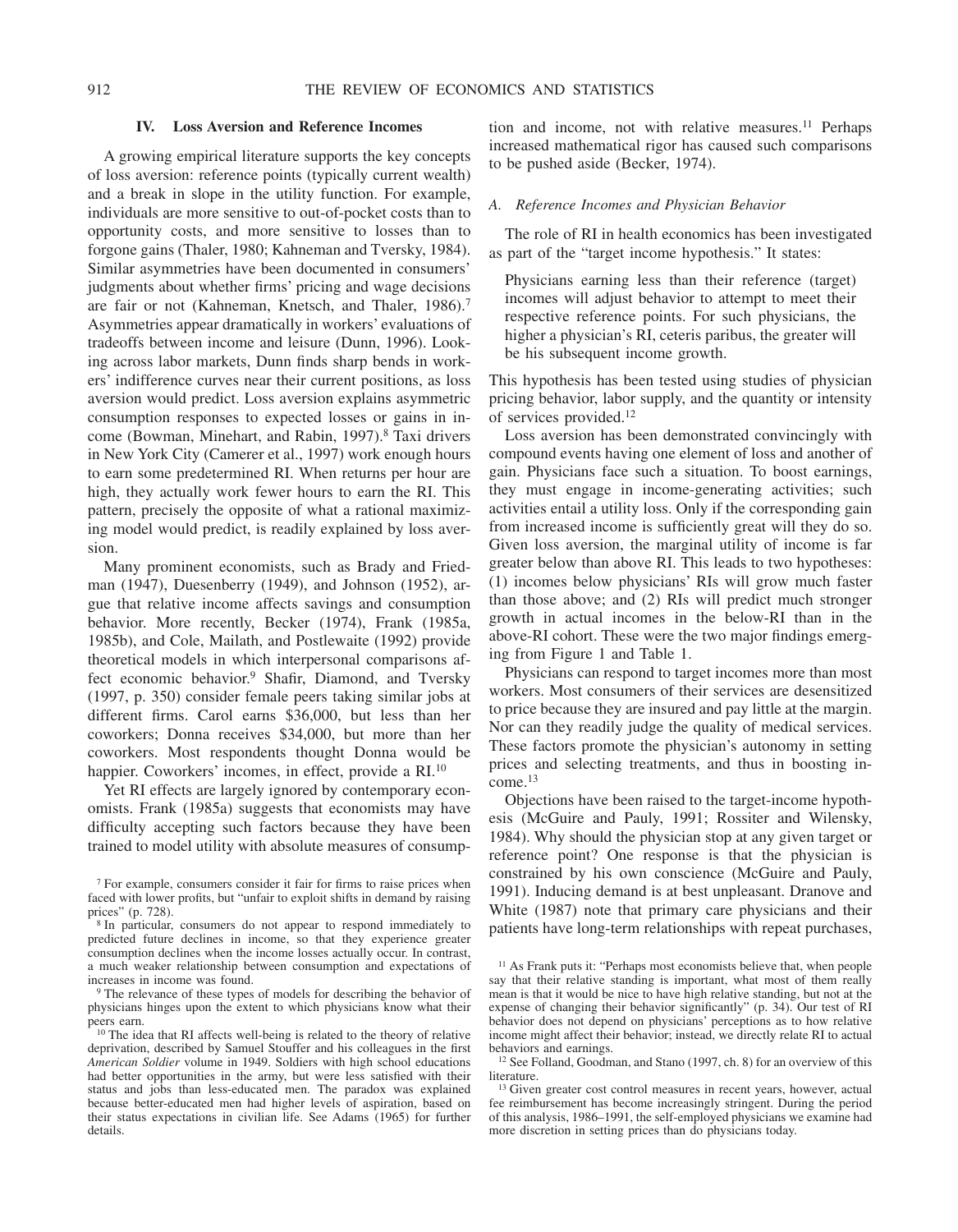and argue that such relationships curb agency losses because they enable patients to learn about their physicians and the appropriateness of their charges and care.

#### *B. Evidence from the Health Economics Literature*

Surveys of health care providers indicate that RIs significantly affect their pricing decisions. Becker and Kaldenberg (1991) report that almost half of 300 dentists surveyed indicated that meeting a target income was an important or very important consideration in their pricing decisions; less than 22% regarded target incomes as unimportant or very unimportant in those decisions.

Empirical tests of the target-income hypothesis typically flow from the counterintuitive prediction that greater competition (pressure) leads to higher prices. The principal finding of many such studies is that physicians respond to financial pressures by increasing prices or quantities of services provided.<sup>14</sup>

Regulation of physicians' fees also permits study of the target-income hypothesis. Several studies (Holahan & Scanlon, 1978; Rice, 1983, 1984; Gabel & Rice, 1985) find that the volume, complexity, or both of physician services increase when fee controls are instituted. Similarly, Krasnik et al. (1990) find that service volume increases substantially when insurance firms change their payment systems from a capitated system to a mixed fee-for-service and capitated system; the authors identify income targets as the explanation.

Rizzo and Blumenthal (1996) explain the pricing decisions of self-employed physicians using physician-specific measures of reference and actual incomes. Among fee-forservice primary care physicians, they find that price has an elasticity of about 0.3 with respect to the ratio of reference to actual income. However, among those not paid on a fee-for-service basis, whose income was not affected by their pricing, there was no response.

# **V. A Model of Loss Aversion and Reference Income Behavior (Theory L)**

We develop a model to understand RI behavior by lossaverse physicians. It employs a traditional utility function, with income *y* and hours worked *h* as arguments.<sup>15</sup> Apart

<sup>15</sup> Hours worked is the complement of leisure.

from working more hours, the physician can take a variety of actions to increase income. He can charge more per hour, cut contact time for office visits, tilt his practice toward high-profit procedures or induce demand for them, or switch work to a more lucrative setting. We call such practices, which yield a higher income per hour worked, *stimulation,* or *s*. Stimulation is an unattractive activity, and enters the utility function negatively. We normalize *s* in dollar units, and add it to the physician's base wage *w*, which is given exogenously. Therefore, we have  $y = h(w + s)$ .

The physician's RI *r* serves as a parameter in the utility function; it is the point from which the income excesses or shortfalls of loss aversion are measured.

Thus, we have the physician's utility level *u* as

$$
u = U(y, h, s, r), \tag{1}
$$

where *y*, *h*, and *s* are choice variables. We employ a separable and additive term for the reference income component of utility; thus

$$
u = v + z,\tag{2}
$$

where  $v$  is the normal utility function, with  $y$ ,  $h$ , and  $s$  as arguments, and *z* is the separable reference income term, with  $y - r$  as its argument. The normal utility component is represented in the usual way, where

$$
v = V(y, h, s), \tag{3}
$$

and  $V_y > 0$ ,  $V_{yy} < 0$ ,  $V_h < 0$ ,  $V_{hh} < 0$ ,  $V_s < 0$ ,  $V_{ss} < 0$ .

The RI utility gain or loss is

$$
z = Z(y - r). \tag{4}
$$

We assume that  $Z' > 0$ . We posit the central condition of loss aversion, namely, a noticeable kink in *Z* at 0, implying a downward break in  $Z'$ , as shown in Figure 2(a). That is,

$$
Z'(0-) > Z'(0+).
$$
 (5)

In addition,  $Z'' < 0$ , except at 0. Thus, we have

$$
u = U(y, h, s, r) = v + z = V(y, h, s) + Z(y - r).
$$
 (6)

Given that *V* and *Z* are concave, *U* is as well.16

Our principal interest is how *r* affects subsequent income. Given that  $Z(y - r)$  is much more steeply sloped below 0, *r* will exert a much greater effect on below-RI than on above-RI physicians, and for the former, ceteris paribus, the higher the reference point, the more income will be raised.

Figure 2(b) gives *U*, *V*, and *Z* as functions of *y*, holding *r* fixed. Figure 2(c) gives the marginal utility of income, *Uy*,

<sup>&</sup>lt;sup>14</sup> See for example Fuchs (1978), Pauly and Satterthwaite (1981), Hemenway and Fallon (1985), Cromwell and Mitchell (1986), Tussing and Wojtowicz (1986), Tussing (1983), Evans, Parish, and Sully (1973), and Redisch, Gabel, and Blaxall (1981). Some studies (Wilensky & Rossiter, 1983; McCarthy, 1985) report weaker evidence. Rice and Labelle (1989) and Feldman and Sloan (1988) provide detailed critiques of this literature. Interestingly, Reinhardt (1985) argues that researchers' neoclassical orientation colors interpretations of the findings. A recent study by Dranove and Wehner (1994), finding a positive association between obstetricians/gynecologists per capita and the number of childbirths, shows the potential for biases (since physicians are unlikely to induce demand for childbirths). The authors attribute the relationship in part to border-crossing by mothers to physician-intensive jurisdictions.

<sup>16</sup> Since the logarithm of a function preserves concavity, our posited form would also apply if the RI term multiplied normal utility, and logarithms were taken to produce the additive form. Less specialized but also less intuitive formulations would lead to the same relationships in partial derivatives, and the same predictions about the role of RIs.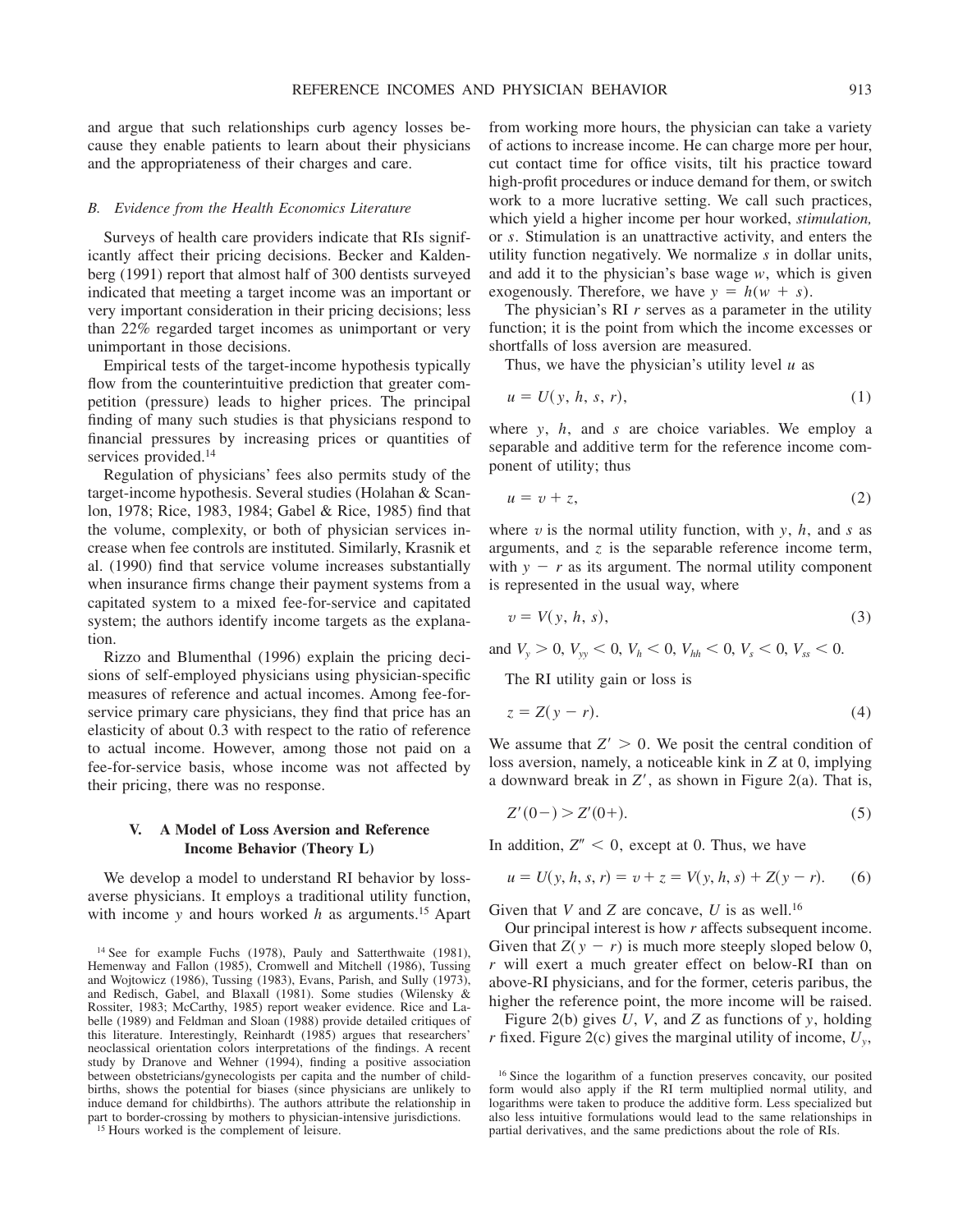FIGURE 2.—UTILITY AS A FUNCTION OF ACTUAL AND REFERENCE INCOME

(a) Value of reference income term,  $Z$ , as a function of  $y$ , holding  $r$  fixed at 1



(b) Utility,  $U$ , and its components,  $V$  and  $Z$ , as a function of  $y$ , holding  $r$  fixed at 1



(c) Marginal utility of income,  $U_y$ , as a function of t, holding y fixed

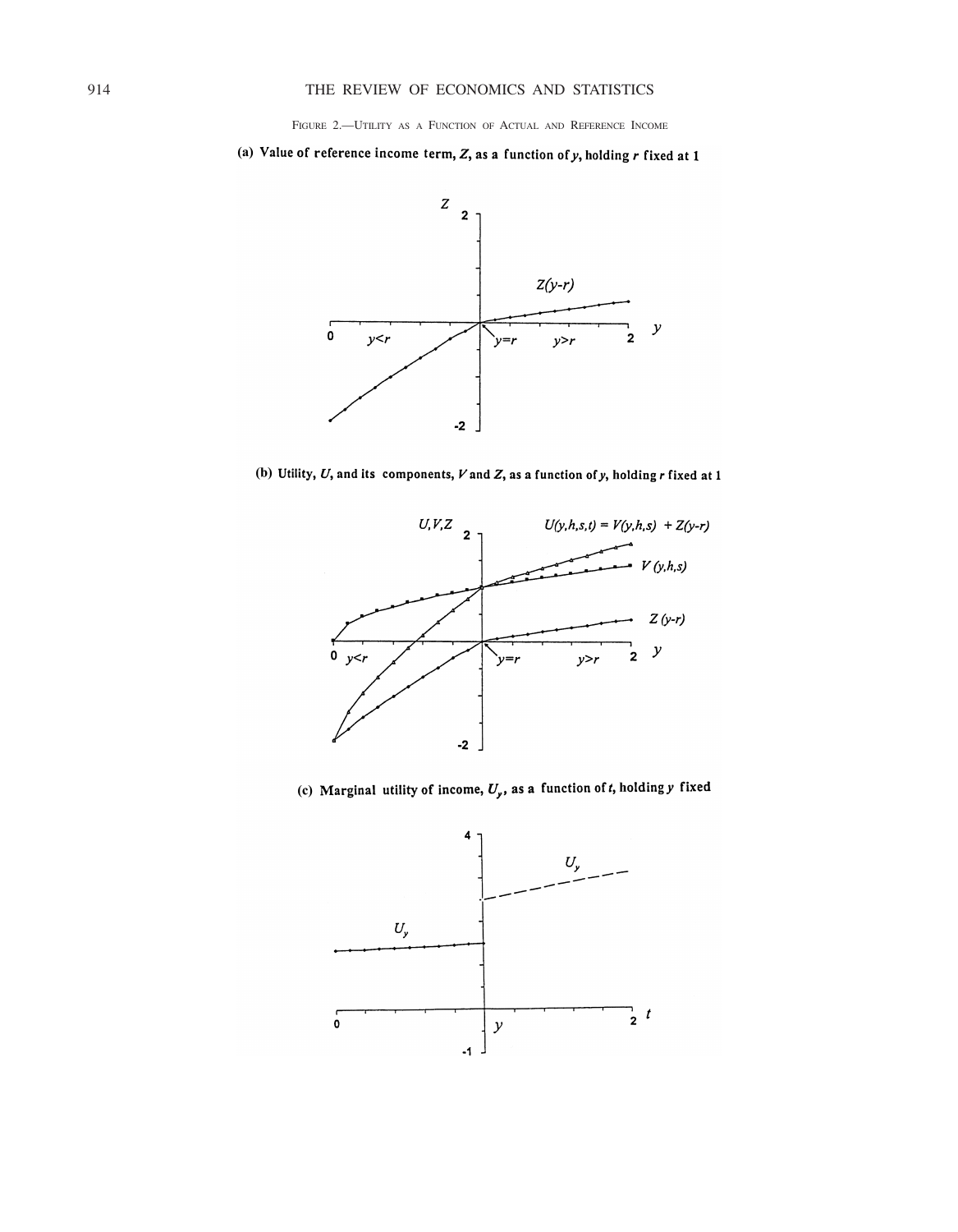as a function of  $r$ , holding  $\gamma$  fixed.<sup>17</sup> Marginal utility jumps discontinuously at  $y = r$ . Moreover,  $U_y$  increases noticeably in *r* when  $y \le r$ , implying that individuals have more powerful incentives to engage in RI behavior the further their actual income is below RI. In contrast, in the region  $y > r$ ,  $U_y$  is nearly flat; RI incentives are much weaker. This leads to the following conjecture:

**Loss-Aversion Conjecture.** Differences in the marginal utility of income lead physicians whose incomes are below their RIs to make more significant attempts to raise their future incomes than will physicians with incomes above their RIs.

Basically, below-RI physicians value increased income more. This can lead them to increase income in two ways. First, it can push them to increase stimulation, holding hours worked constant. Second, it can lead them to increase hours worked, holding hourly rates  $w + s$  fixed.

Consider *r* and stimulation. Hold *h* constant for two doctors with identical utility functions but different RIs one high, the other low. The low-RI doctor optimally engages in stimulation *s*, earns *y*, and ends up above his RI. Substitute  $h(w + s)$  for y in the utility function. Differentiate with respect to *s*; the physician's optimization satisfies

$$
\frac{dy}{ds}\left(V_{y}+Z_{y}\right)+V_{s}=0,\t\t(7)
$$

implying that

$$
\frac{dy}{ds}\left(V_{y}+Z_{y}\right)=-V_{s}.\tag{8}
$$

If the high-RI physician engaged in the same amount of stimulation, he would earn the same income but still have income below his reference point. His marginal utility of stimulation would be the same as for the physician with the low RI, but by equation (5) above, his marginal utility of income,  $V_y + Z_y$ , would be significantly higher; hence at this income the left-hand side of (8) would exceed the right. To achieve equality, he would stimulate more and earn more. Other factors equal, high-RI physicians will choose to earn more than their low-RI counterparts. Similarly, holding  $w + s$  fixed, high-RI physicians will work more hours.<sup>18</sup>

$$
Z = \begin{cases} -(r - y + 1)^{3/2} + 1 & \text{when } y < r, \\ (y - r + 1)^{1/2} - 1 & \text{when } y > r. \end{cases}
$$

Theory L leads to three empirical predictions: (1) RIs will predict gains in income. (2) RIs will have a stronger positive association with income gains for physicians below than above RI. (3) Assuming other factors roughly equal in the two cohorts, the rate of growth of income will be greater in the below-RI cohort.

# **VI. Hypotheses, Simple Tests, and Specification of Regression Models**

The Young Physicians Survey queried self-employed physicians about their actual income during the previous year, and what they regarded as adequate (or reference) income for the current year; that is, actual income for period *t* and RI for year  $t + 1$  are reported in period  $t + 1$ . Using this information, we estimate the effects of RI on future earnings of self-employed physicians, and subsequently on their hourly wages and hours worked.

We measure the hours worked, wage, and income variables in natural logarithms. This is fairly standard treatment, and reflects the belief that relationships are constant in percentage changes—the underlying assumption for computing elasticities—and not in absolute values. Other explanatory variables include measures of physicians' income in 1986, as well as other physician, practice, and regional characteristics. Table 2 describes the variables used in this study.

# *A. Hypotheses*

We turn now to hypotheses that seek to explain our central findings. Why did below-RI physicians experience much greater income growth from 1986 to 1990 than above-RI physicians? Theories A and B provide explanations that depend solely on the properties of the income distributions. We evaluate null hypotheses A and B, which are drawn from these theories.

**Null Hypothesis A.** The superior income growth of the below-RI cohort is due to a tightening of the income distribution between 1986 and 1990.

<sup>17</sup> These figures are drawn using explicit functional forms for *V* and *Z*, and hence for *U*. For *V*, we use the Cobb-Douglas function:  $V = y^{\alpha}h^{\beta}s^{\delta}$ . To illustrate, we set  $\alpha = 0.5$  and  $h = s = 1$ , so that  $V = y^{1/2}$ . For *Z*, we assume the functional form

<sup>&</sup>lt;sup>18</sup> If wages among similarly qualified doctors differ, those with incomes below their reference levels will tend to have lower wages. Thus, there is a substitution effect that works to lower their hours. Of course, hours worked and stimulation are chosen simultaneously. Thus, *r* may indirectly affect stimulation through its influence on hours worked, and may affect hours worked through its influence on stimulation. These indirect effects render the results of the comparative-statics analysis on *s* and *h* individ-

ually ambiguous, though higher *r* still raises *y*. Note a final possible difference between situations where *y* is above and below *r*. Stimulation is an unattractive activity, but the utility loss from stimulation may depend on whether *y* is greater than or less than *r*. Through rationalization, or perhaps to overcome cognitive dissonance, physicians might feel less uncomfortable with high values of *s* than they would if their incomes were above RI.

A central proposition of equity theory is that individuals who discover they are in an inequitable relationship will attempt to eliminate distress by restoring equity. Moreover, the greater the inequity, the greater the distress, and the harder they try to restore equity. Experiments in which subjects were hired as interviewers paid on a piece-rate basis found that underpaid interviewers did more interviews per hour. In effect, underpaid subjects engaged in what we label stimulation. See Walster, Walster, and Berscheid (1978, pp. 6, 122) for further details.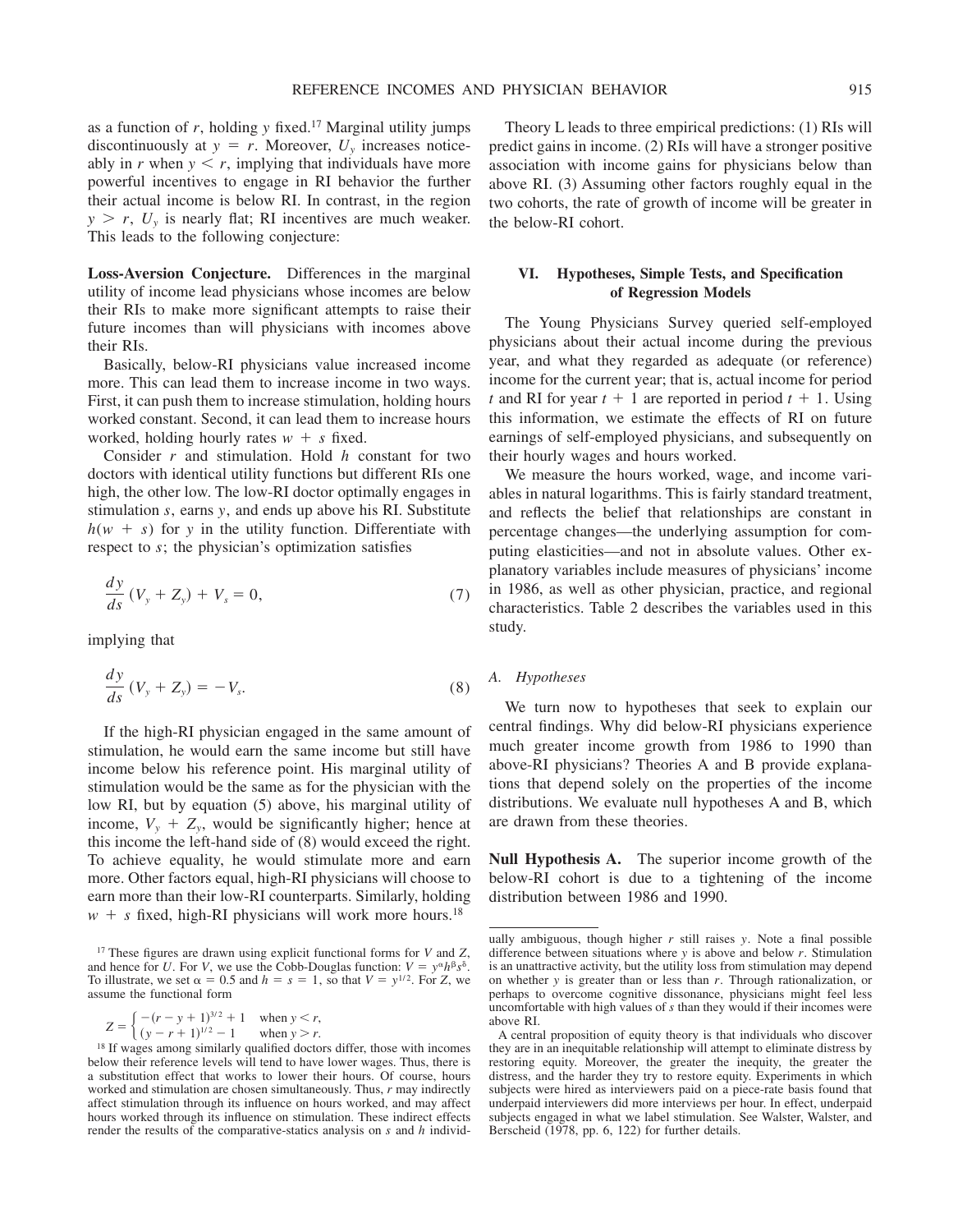TABLE 2.—VARIABLE NAMES AND DESCRIPTIVE STATISTICS

| Variable Name               | Description                                                                 | Mean (Std. Dev.) |
|-----------------------------|-----------------------------------------------------------------------------|------------------|
| In INCOME90                 | Natural log of physician income (\$1000s) in 1990                           | 5.06(0.62)       |
| $ln$ WAGE90                 | Natural log of hourly wage in 1990                                          | 4.01(0.64)       |
| In HOURS90                  | Natural log of annual hours worked in 1990                                  | 7.99(0.27)       |
| In WAGE86                   | Natural log of hourly wage in 1986                                          | 3.40(0.66)       |
| In HOURS86                  | Natural log of annual hours worked in 1986                                  | 7.99(0.31)       |
| In REFINC87                 | Natural log of reference income (\$1000s) in 1987                           | 4.71(0.48)       |
| In INCOME86                 | Natural log of physician income (\$1000s) in 1986                           | 4.48(0.65)       |
| <b>ABOVERI</b>              | Dummy variable (DV) = 1 if physician at or above reference income, else = 0 | 0.36(0.48)       |
| <b>PRACSIZE</b>             | Number of physicians in practice                                            | 8.60(25.41)      |
| <b>PRACYEAR</b>             | Years of practice experience                                                | 2.85(1.38)       |
| GENIM <sup>a</sup>          | $DV = 1$ if physician is general internist, else = 0                        | 0.15(0.35)       |
| PED <sup>a</sup>            | $DV = 1$ if pediatrician                                                    | 0.09(0.28)       |
| SPECIM <sup>a</sup>         | $DV = 1$ if specialized internist                                           | 0.14(0.34)       |
| GENSURG <sup>a</sup>        | $DV = 1$ if general surgeon                                                 | 0.07(0.25)       |
| SPECSURG <sup>a</sup>       | $DV = 1$ if specialized surgeon                                             | 0.23(0.42)       |
| <b>PSYCH<sup>a</sup></b>    | $DV = 1$ if psychiatrist                                                    | 0.05(0.22)       |
| OBGYN <sup>3</sup>          | $DV = 1$ if obstetrician/gynecologist                                       | 0.08(0.27)       |
| <b>BLACK</b>                | $DV = 1$ if black                                                           | 0.09(0.28)       |
| <b>BDCERT</b>               | $DV = 1$ if board-certified                                                 | 0.72(0.45)       |
| <b>FMG</b>                  | $DV = 1$ if graduate of foreign medical school                              | 0.09(0.29)       |
| RURAL <sup>b</sup>          | $DV = 1$ if practice located in rural area                                  | 0.05(0.22)       |
| NONSMSA <sup>b</sup>        | $DV = 1$ if located in nonrural non-SMSA                                    | 0.16(0.37)       |
| SMALSMSA <sup>b</sup>       | $DV = 1$ if located in small SMSA                                           | 0.22(0.41)       |
| <b>BIGSMSA</b> <sup>b</sup> | $DV = 1$ if located in large SMSA                                           | 0.14(0.34)       |
| <b>MIDWEST<sup>c</sup></b>  | $DV = 1$ if located in Midwest Census Region                                | 0.18(0.39)       |
| <b>SOUTH<sup>c</sup></b>    | $DV = 1$ if located in South Census Region                                  | 0.36(0.48)       |
| WEST <sup>c</sup>           | $DV = 1$ if located in West Census Region                                   | 0.23(0.42)       |

Unless otherwise specified, all data are for 1987.

<sup>a</sup> Excluded reference specialty is general/family practice.<br><sup>b</sup> Excluded reference location is largest SMSAs (>1 million population).

<sup>c</sup> Excluded reference Census region is the Northeast.

**Null Hypothesis B.** The superior income growth of the below-RI cohort is due to regression toward the mean in the income distribution.

If either (or both) of these null hypotheses is confirmed, it (or they) could explain part or all of the substantially larger income gains by the below-RI cohort. Theories A and B are silent on the striking relationship between income growth and RI, after controlling for 1986 income. To explain that relationship, we consider two additional null hypotheses, 1 and C/C'. Null hypothesis 1 rejects the importance of RI reports, asserting that they do not predict behavior.

**Null Hypothesis 1:** Reference income will not affect gains in income for either cohort, after controlling for initial income.

Theories C and C', which state that RIs contain information about earnings expectations, allow RIs to play a role, but dismiss the possibility of the asymmetric response above and below RI. Thus:

**Null Hypothesis C/C.** Reference income will have substantially the same positive association with income gains in the two cohorts, after controlling for initial income.

Our alternative hypothesis, which is predicted by Theory L, conjoins RI with its parent concept of loss aversion. It predicts a significant difference in the role of RIs for the above-RI and below-RI cohorts.

**Alternative Hypothesis L.** RI will have a much stronger positive association with income gains for physicians who are below their RIs than for those who are above their RIs. This hypothesis has important implications for differential income growth. Holding other facts roughly constant in the two cohorts, it yields:

**Implication of Alternative Hypothesis L.** Together, RI behavior and loss aversion imply that the rate of growth of income for below-RI physicians will be substantially greater than for above-RI physicians, after controlling for initial income.

# *B. Simple Tests of the Null Hypotheses: RI and Income Data*

We employ two types of tests, those that look solely at RIs and actual incomes, and regression analyses. To evaluate theory A and the possible effect of a change in income distribution, we first applied an *F*-test to the variances in the logarithms of income. There was no significant difference between the years. Second, we computed the decile points in the income distribution for the two years, standardizing to a median equal to 100. Theory A posits a looser distribution in 1986 than in 1990. The results are given in Table 3A. At seven of the eight decile cutoffs, the 1990 distribution is more dispersed (further from the median) than the 1986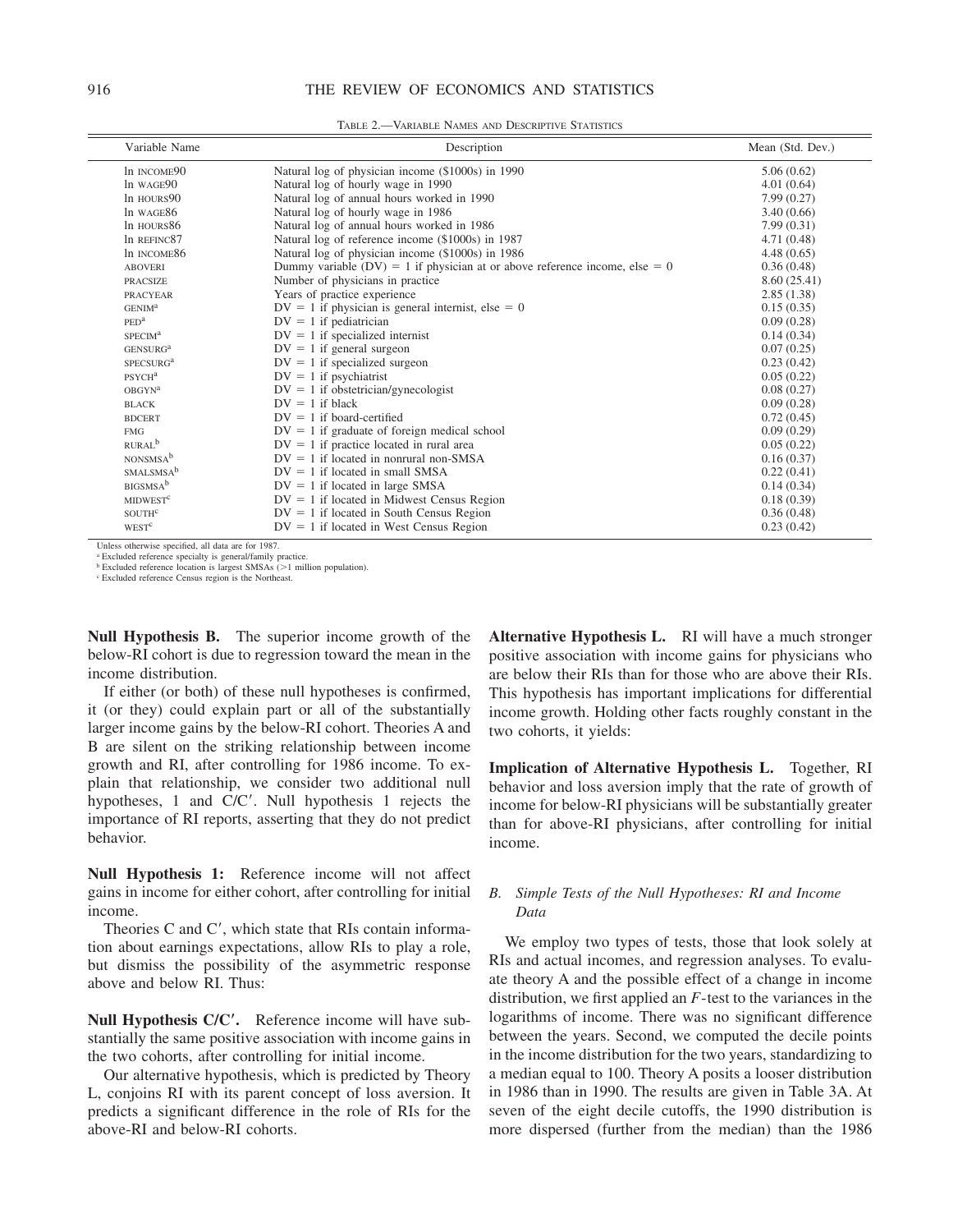| TABLE 3.—INCOME DISTRIBUTION, GROWTH, AND CORRELATIONS WITH REFERENCE INCOME $(n = 641)$ |                                                                                             |                 |       |                 |                 |                 |                 |             |            |      |
|------------------------------------------------------------------------------------------|---------------------------------------------------------------------------------------------|-----------------|-------|-----------------|-----------------|-----------------|-----------------|-------------|------------|------|
| A. Decile Cutoffs of the Income Distribution by Year <sup>a</sup>                        |                                                                                             |                 |       |                 |                 |                 |                 |             |            |      |
| Percentile                                                                               | 10                                                                                          | 20              | 30    | 40              | 50              | 60              | 70              | 80          | 90         |      |
| 1986                                                                                     | 46.7                                                                                        | 66.7            | 74.4  | 88.9            | 100.0           | 111.1           | 133.3           | 161.1       | 216.7      |      |
| 1990                                                                                     | 52.7                                                                                        | 63.3            | 73.3  | 86.7            | 100.0           | 120.0           | 143.3           | 183.3       | 233.3      |      |
|                                                                                          | B. Percent Increasing in Income Rank by Income Decile and RI Status, 1986–1990 <sup>b</sup> |                 |       |                 |                 |                 |                 |             |            |      |
| Decile                                                                                   | <b>Bottom</b>                                                                               | 2 <sup>nd</sup> | 3rd   | 4 <sup>th</sup> | 5 <sup>th</sup> | 6 <sup>th</sup> | 7 <sup>th</sup> | <b>g</b> th | <b>Qth</b> | Top  |
| Below RI                                                                                 | 86.4                                                                                        | 72.1            | 57.7  | 49.0            | 53.3            | 40.0            | 52.6            | 37.0        | 52.2       | 14.3 |
| At or above RI                                                                           | 40.0                                                                                        | 33.3            | 41.7  | 46.2            | 31.6            | 10.5            | 26.9            | 35.1        | 31.7       | 15.5 |
| C. Percentage Growth in Income by Income Decile and RI Status, $1986-1990^{\circ}$       |                                                                                             |                 |       |                 |                 |                 |                 |             |            |      |
|                                                                                          | <b>Bottom</b>                                                                               | 2 <sub>nd</sub> | 3rd   | 4 <sup>th</sup> | 5 <sup>th</sup> | 6 <sup>th</sup> | 7 <sup>th</sup> | <b>g</b> th | <b>Qth</b> | Top  |
| <b>Below RI</b>                                                                          | 328.8                                                                                       | 138.7           | 120.6 | 100.3           | 110.3           | 81.0            | 97.3            | 74.5        | 111.0      | 46.1 |
| At or above RI                                                                           | 267.1                                                                                       | 55.4            | 101.7 | 78.5            | 55.9            | 67.1            | 83.4            | 77.7        | 74.7       | 36.3 |

D. Correlations between the Ratio of 1987 Reference to 1991 Actual Income (REFRATIO) and the Ratio of 1991 Actual Income to 1987 Actual Income (INCRATIO) by RI Status

Below RI  $0.82***$ <br>At or above RI  $0.14***$ At or above RI

<sup>a</sup> Median income = 100 in each year.

 $=$ 

<sup>6</sup> The overall *t*-statistic is 9.40, which is statistically significant at well beyond the 1% level.<br><sup>c</sup> The overall *t*-statistic is 8.87, which is statistically significant at well beyond the 1% level.

\*\* Statistically significant at the 1% level. \*\* Statistically significant at the 5% level.

distribution, which suggests that ceteris paribus, above-RI physicians would gain more.

Third, we conducted a more formal test. We examined what income gains the two cohorts would reap if every physician had kept his relative position in the income distribution across the two years. Thus, we assumed the individual with the 234<sup>th</sup> highest income in 1986 achieved the  $234<sup>th</sup>$  highest income in 1990, the  $235<sup>th</sup>$  received the 235th, and so on. This formulation would on average have led below-RI physicians to gain 82.3%, and above-RI physicians to gain 82.1%, in income from 1986 to 1990. These virtually identical numbers compare to the 142% and 64% the below-RI and above-RI cohorts actually gained, suggesting that being below RI did have a significant effect.19

Theory B, regression toward the mean, posits that once we control for rank in the income distribution, RI status should not affect income growth. We broke physicians into income deciles to see whether the experience of below- and above-RI physicians differed. We looked at two indicators, the percentage of physicians gaining in rank, and the average gain in income for above- and below-RI physicians in each decile. The results are presented in Table 3B and 3C. Using either indicator, the superior gains of the below-RI cohort, controlling for income decile, are extremely significant. This is not to dismiss regression toward the mean—it alone would lead the below-RI cohort to gain 51% more than the above-RI cohort.<sup>20</sup> Nevertheless, the below-RI cohort gains 142%, far more than regression toward the mean can account for.

After allowing for regression toward the mean, below-RI physicians gain dramatically more and more frequently. This leaves substantial room for theories C/C' and L, which begin with assertions about the relationship between RI and income growth (INCRATIO). Table 3D repeats the correlations between REFRATIO and INCRATIO given in Table 2. There is a selective significant relationship. The relationship is 6 times stronger in the below-RI cohort. Theories C and C' would predict the same relationship in the two cohorts. By contrast, the strong-below, much-weaker-above pattern is predicted only by Theory L.

### *C. Specification of Regression Models*

To further test null hypothesis 1, null hypothesis C/C', our alternative hypothesis L, and the implication of alternative hypothesis L, we turn to regression analysis. Alternative hypothesis L specifies that the relationship between reference incomes and future earnings will differ according to whether physicians are initially above or below their RIs. Accordingly, we estimate an income equation that allows the relationship between target income and subsequent

 $19$  If theory L is correct, and below-RI physicians do gain a lot more, the bottom tail should shrink a bit, which it does.

<sup>&</sup>lt;sup>20</sup> At a referee's suggestion, we made the following back-of-theenvelope calculation of the contribution of regression toward the mean to the differential gains of our two cohorts. We asked: What percentage of the differential income gain between below- and above-RI physicians is attributable to the fact that below-RI physicians are differentially in the lower deciles? To answer, we first computed the average gain of below-

and above-RI physicians in each decile. We then computed an expected gain for each decile, assuming that it had the same proportion of belowand above-RI physicians as the entire sample. We then assigned this expected gain in an income decile to all physicians within it. Finally, we computed the weighted average gain that below- and above-RI physicians would reap if they got their expected decile gains. The below-RI cohort would gain 127%, and the above-RI 84%, which contrasts with the 142% and 64% we observed (table 2B). The regression toward the mean leads below-RI physicians to gain 51% (127/8 $\frac{3}{4}$  - 1) more than those above. This number should be compared with their greater actual gain, which was 122% (142/64  $-$  1). In a rough sense, regression toward the mean explains 51/122, or 42%, of the differential gain of below-RI physicians.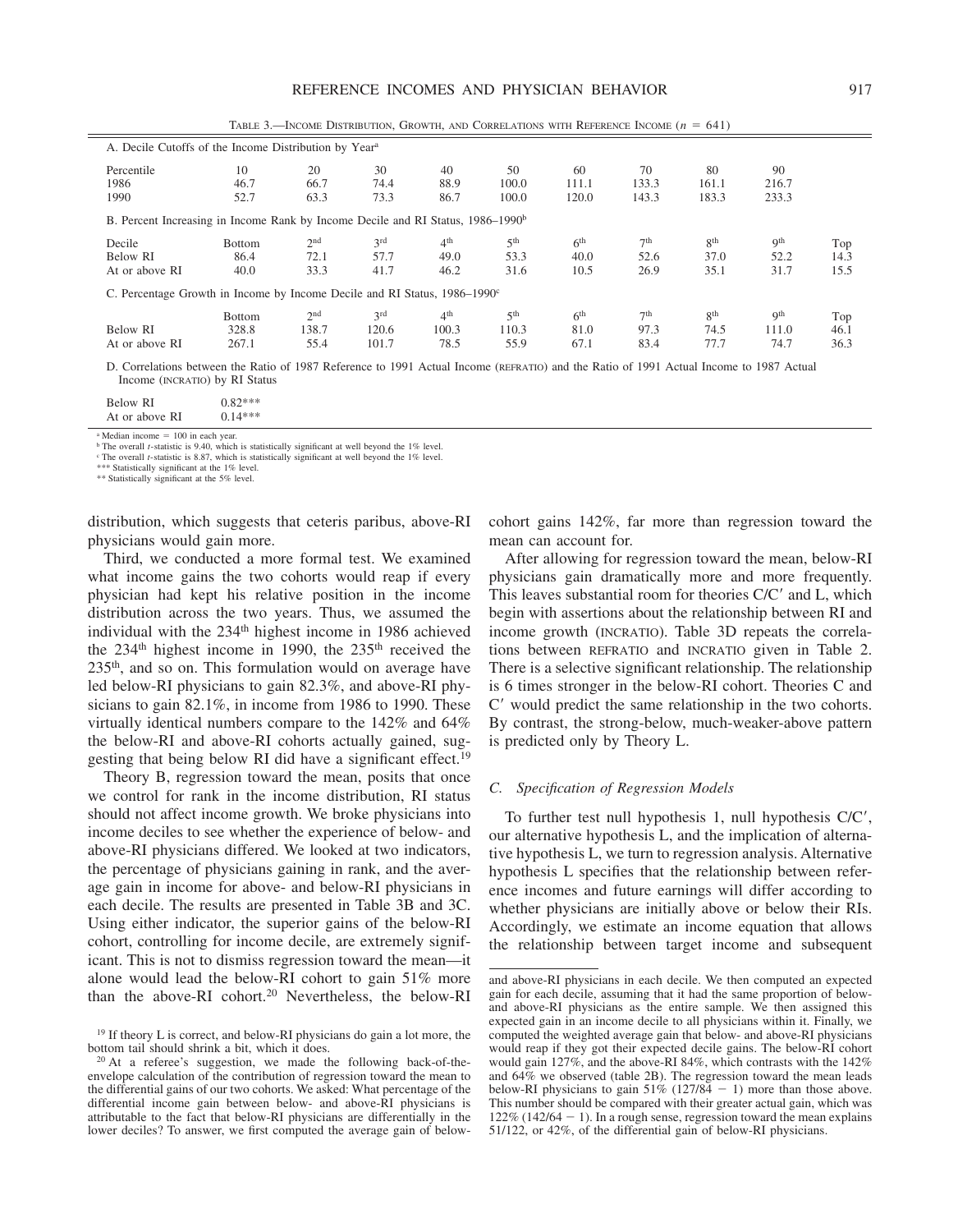income to vary according to whether physicians are above or below their reference incomes:<sup>21</sup>

In income  $90 = \alpha_1 + \alpha_2$  In refinc  $87 + \alpha_3$ 

$$
\times (\text{In refinc87}) \times \text{aboveri}
$$

- $+$   $\alpha_4$  ln INCOME86 +  $\alpha_5$
- $\times$  (ln INCOME86)  $\times$  ABOVERI

$$
+\alpha_6 \text{ABoverI} + \beta X + e, \qquad (10)
$$

where

- $ln$  INCOME $90$  = natural logarithm of actual physician income in 1990,
- $\ln$  REFINC87 = natural logarithm of reference physician income in 1987,
- $ln$  INCOME86 = natural logarithm of actual physician income in 1986,
	- $ABOVERI = dummy variable = 1$  for physicians whose 1986 actual incomes are at or above their 1987 RIs, and 0 otherwise,
		- $X =$  vector of physician specialty dummies, practice characteristics, and demographic factors,
- $\alpha_1, \alpha_2, \ldots \alpha_6, \beta$  = coefficients to be estimated, and  $e =$  error term.

The coefficient on ln REFINC87,  $\alpha_2$ , gives the estimated effect of RI on subsequent income for physicians who are below RI. For such physicians, we hypothesize (as does null hypothesis 2 but not null hypothesis 1) that  $\alpha_2$  will be positive and statistically significant. That is, controlling for actual income in 1986 and other physician and demographic characteristics, the value of  $\alpha_2$  tests the hypothesis that a higher RI in 1987 leads to higher income in 1990 for this cohort.

The sum of the coefficients  $\alpha_2 + \alpha_3$  is the estimated effect of RI on subsequent income for physicians who are above their RIs. Null hypothesis 2 predicts that  $\alpha_2 + \alpha_3$  will be roughly equal to  $\alpha_2$ , or that  $\alpha_3 = 0$ . The alternative hypothesis predicts a significant negative value for  $\alpha_3$ . That is, it predicts a positive and significant effect of ln REFINC87 on future income for the below-RI cohort of physicians, but a significantly weaker effect of ln REFINC87 on 1990 earnings among the cohort of physicians for whom ln INCOME86  $\geq$  ln REFINC87.22 In sum, the theories predict:

| TABLE 4.-INCOME ESTIMATES |  |
|---------------------------|--|
|---------------------------|--|

| $1.43***$<br>6.00<br>(Intercept)                       |  |
|--------------------------------------------------------|--|
| In REFINC87<br>$0.59***$<br>8.44                       |  |
| $-0.46***$<br>$(ln$ REFINC87) $\times$ ABOVERI<br>3.52 |  |
| $0.17***$<br>In INCOME86<br>3.05                       |  |
| $0.37***$<br>$(ln INCOME86) \times ABOVERI$<br>3.13    |  |
| 0.56<br>1.63<br><b>ABOVERI</b>                         |  |
| $-0.001$<br>1.15<br><b>PRACSIZE</b>                    |  |
| $-0.04***$<br>3.09<br><b>PRACYEAR</b>                  |  |
| 1.25<br>0.07<br><b>GENIM</b>                           |  |
| $0.16**$<br>2.32<br>PED                                |  |
| $0.17***$<br>2.59<br><b>SPECIM</b>                     |  |
| $0.19**$<br>2.44<br><b>GENSURG</b>                     |  |
| $0.34***$<br>5.82<br><b>SPECSURG</b>                   |  |
| 0.10<br>1.23<br><b>PSYCH</b>                           |  |
| $0.50***$<br>6.50<br><b>OBGYN</b>                      |  |
| 2.37<br>$-0.15$<br><b>BLACK</b>                        |  |
| 0.02<br>0.48<br><b>BDCERT</b>                          |  |
| $-0.01$<br>0.17<br><b>FMG</b>                          |  |
| $-0.01$<br>0.10<br><b>RURAL</b>                        |  |
| 0.01<br>0.19<br><b>NONSMSA</b>                         |  |
| 0.04<br>0.89<br><b>SMALSMSA</b>                        |  |
| 0.03<br>0.48<br><b>BIGSMSA</b>                         |  |
| $-0.004$<br>0.07<br><b>MIDWEST</b>                     |  |
| $-0.04$<br>0.76<br><b>SOUTH</b>                        |  |
| $-0.14***$<br>2.81<br>WEST                             |  |

 $N = 641$ , adjusted  $R^2 = 0.54$ ,  $F = 32.86$ . Dependent variable: ln INCOME90. \*\*\* Statistically significant at the 1% level.

\*\* Statistically significant at the 5% level.



### **VII. Evidence from Multivariate Regressions**

Table 4 presents our results. The coefficients  $\alpha_2$  and  $\alpha_3$ are given by the second and third entries in the first column. Because  $\alpha_2$  is strongly significantly positive, null hypothesis 1 is disproved. Correcting for other variables, RI strongly predicts income gains, contrary to theories A and B.

### *A. Tests of Theories C, C*-*, and L*

What of theories  $C$  and  $C'$ , namely that RI contains information about earnings expectations, possibly because it is some measure of permanent income or because RI and actual incomes are jointly determined, and hence RI predicts income gains? If theory C or theory C' were correct, being below or above RI would not affect the correlation between RI and income gains. That is, RI would "pull" income, down from above or up from below, but the strength of the pull would be the same for the above- and below-RI physicians: the correlations in table 3D would be roughly the same for the two cohorts. Theory L predicts a much stronger correlation in the below-RI cohort, which is what we find.

Theories C and C' posit that  $\alpha_3$  would be roughly 0, and that null hypothesis 2 would be confirmed. In fact,  $\alpha_3$  is

<sup>21</sup> In preliminary work, we estimated separate income equations for physicians whose incomes were below and above their RIs, respectively. These results, available from the authors on request, were very similar to those reported in the text. The single-equation approach with interactions is more parsimonious.

<sup>22</sup> In our major analysis we regress 1990 income on 1986 income and other explanatory variables. When we used the change in income between 1990 and 1986 as the dependent variable, none of the coefficients or significance levels for the explanatory variables changed, except for the coefficient on 1986 income (see footnote 24). In view of the noisier dependent variable, the  $R^2$  is lower as well.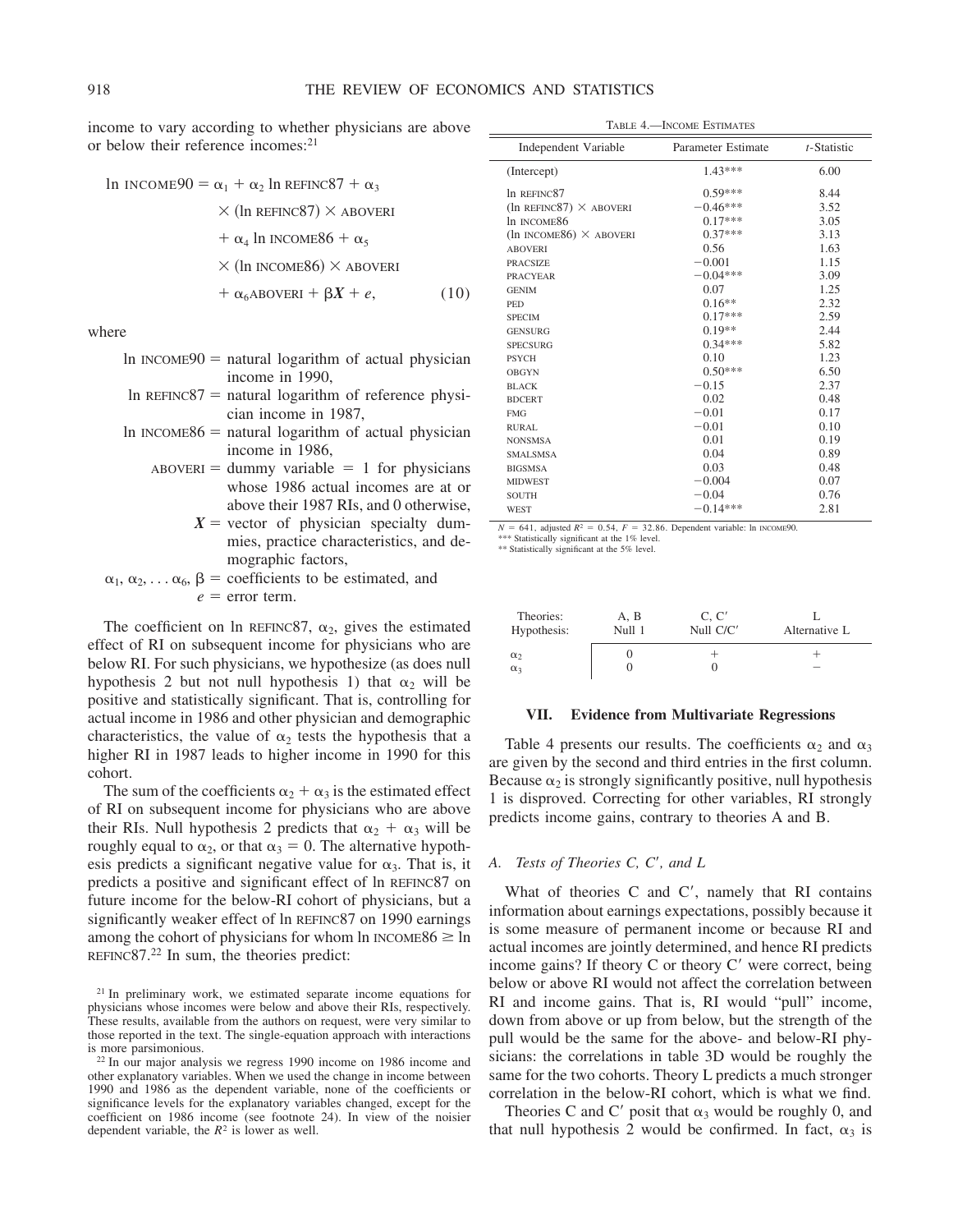strongly significantly negative.23 Null hypothesis 2 and theories C and C' are rejected. RIs are much less predictive of income gains for individuals above RI, as theory L predicts. Indeed, an *F*-test for  $\alpha_2 + \alpha_3$ —the net effect of RIs for above-RI physicians—reveals that these two coefficients are jointly insignificant. Controlling for other factors, RI is not associated with income growth for the above-RI cohort.

This combination of regression results strongly supports Theory L, which rejects both null hypotheses 1 and C/C'. The signs on both  $\alpha_2$  and  $\alpha_3$  are as alternative hypothesis L predicts.24 Does this relationship persist for a broad range of reference to actual income ratios? To answer, we ran additional regressions, including [ln (REFINC87/INCOME86)]2 and the interaction of this variable with ABOVERI. Its coefficient would be negative if, for example, the RI effect diminished as RI rose further. This squared term was not significant in any of our regressions, suggesting that elasticities differ little over a broad range.

To see the predictive import of our regression results, we apply our estimated coefficients to an individual with the mean value for all of our variables (Table 1), except for RI, which will take on two hypothetical values. If his RI were 54% higher than his actual income in 1986—the mean for below-RI physicians—he would experience an income gain of 70%. If his RI were 14% lower than his actual income in 1986—the mean for above-RI physicians—he would merely experience an income gain of 42%. His income gain is two-thirds greater  $[(70 - 42)/42]$  due to the differences in RIs and the responses to them in the below- and above-RI cohorts.

#### *B. Econometric Issues*

Before turning to how below-target physicians raised their incomes, we comment on four econometric issues:

<sup>24</sup> Alternative specifications yield similar results. In particular, we substituted the log of the change in 1990 and 1986 income for 1990 income as the dependent variable in equation (10). This yielded identical coefficient estimates and tests of significance levels for all variables except for 1986 income. Using this alternative specification, the coefficient on 1986 income was  $-0.83$  ( $t = 15.31$ ) for below-RI physicians, and the joint effect of ln INCOME86 and its interaction with ABOVERI was  $-0.46$  ( $F =$ 19.56) for physicians above their RIs. Secondly, we substituted the ratio of the log of reference to actual income for the log of RI in equation (10). This also left all variables unaffected with the exception of 1986 income. Using this specification, the coefficient estimate on 1986 income was 0.76  $(t = 14.93)$  in the below-RI cohort and 0.67 ( $F = 124.74$ ) in the above-RI cohort. The significant effect of RI on subsequent income is not produced by a small number of physicians for whom RIs greatly exceed actual incomes. We examined this issue in preliminary statistical analysis, eliminating physicians whose reference incomes were more than twice their actual incomes. These exclusions reduced the below-RI sample by 11%, to 561 observations, and the estimated effect of RI remained strongly positive, with a coefficient estimate of  $0.46$  ( $t = 3.11$ ).

measurement errors, omitted variables, selection effects, and simultaneity. Though each is worthy of attention, we believe that none poses a serious problem for our central contention that physicians respond differently to RIs depending on whether their actual incomes fall below or above them.

*Measurement Errors:* If RI is measured with error, that will reduce its estimated effect on subsequent incomes. This tilts against demonstrating  $\alpha_2 > 0$  in equation (10), which we found strongly, but in favor of finding  $\alpha_2 - \alpha_3 = 0$ . Fortunately, there is no reason to suspect serious measurement errors. Even if there were, they should not differ systematically according to whether physicians are above or below their RIs.

*Omitted Variables:* Omitting important but unavailable variables biases any empirical assessment. For example, suppose that physicians with high RIs are merely more productive. If the right-hand side (RHS) variables in equation (10) do not adequately capture physicians' productivities, then omitted variable bias will afflict the resulting estimates, boosting the estimated relationship between RI and subsequent income. Fortunately, the RHS variables in (10)—for example, type of physician, medical practice, and demographic characteristics (see Table 1)—control reasonably well for productivity. Moreover, each equation controls for actual 1986 income, itself a strong indicator of productivity. Even if RI proxies for omitted productivity effects (null hypothesis C), we'd expect to observe a positive relationship between RI and subsequent income, whether physicians are above or below RI.

We tested directly whether RI proxies for predicted income. If so, reference and actual future income would bear little relation after controlling for predicted income. First, we predicted 1990 income.<sup>25</sup> RI still strongly affects subsequent income, even after controlling for predicted income.<sup>26</sup> Clearly, RI is not merely an income forecast. We also note that the Young Physicians Survey asked "What do you consider adequate?" not "What do you expect to earn?"

*Selection Effects:* Some important omitted factors may differ according to whether physicians are above or below their RIs. We have little evidence on what such factors are, or how they could account for the strongly asymmetric

 $\ln$  income 90 =  $-0.22 + 0.36 \ln$  refinc 87 + 0.71 predinc,  $(1.14)$ 6.96  $(12.60)$ 

where ln INCOME90 is the natural log of income in 1990, PREDINC is the predicted value of the natural log of 1990 income, ln REFINC87 is the natural log of 1987 target income, and *t*-statistics are in parentheses.

<sup>&</sup>lt;sup>23</sup> The coefficient on (ln INCOME86)  $\times$  ABOVERI is positive and significant. As a referee phrased it: "In medicine, as in many other careers, there is path dependence in professional development: fortune smiles on those who get off to a good start but is less friendly to those who are slow off the line." Frank and Cook (1995, p. 88), using census data, find this good-start–good-finish effect is particularly large in medicine. The positive coefficient on (ln INCOME86)  $\times$  ABOVERI is consistent with this momentum theory of income growth discussed.

<sup>&</sup>lt;sup>25</sup> Our predicted-income approach employs all of the explanatory variables used in the income equations reported below, except RI, to predict 1990 income (see Table 4), and then adds RI as an additional explanatory variable.

<sup>26</sup> A regression performed on the pooled sample of 641 physicians yielded the following results: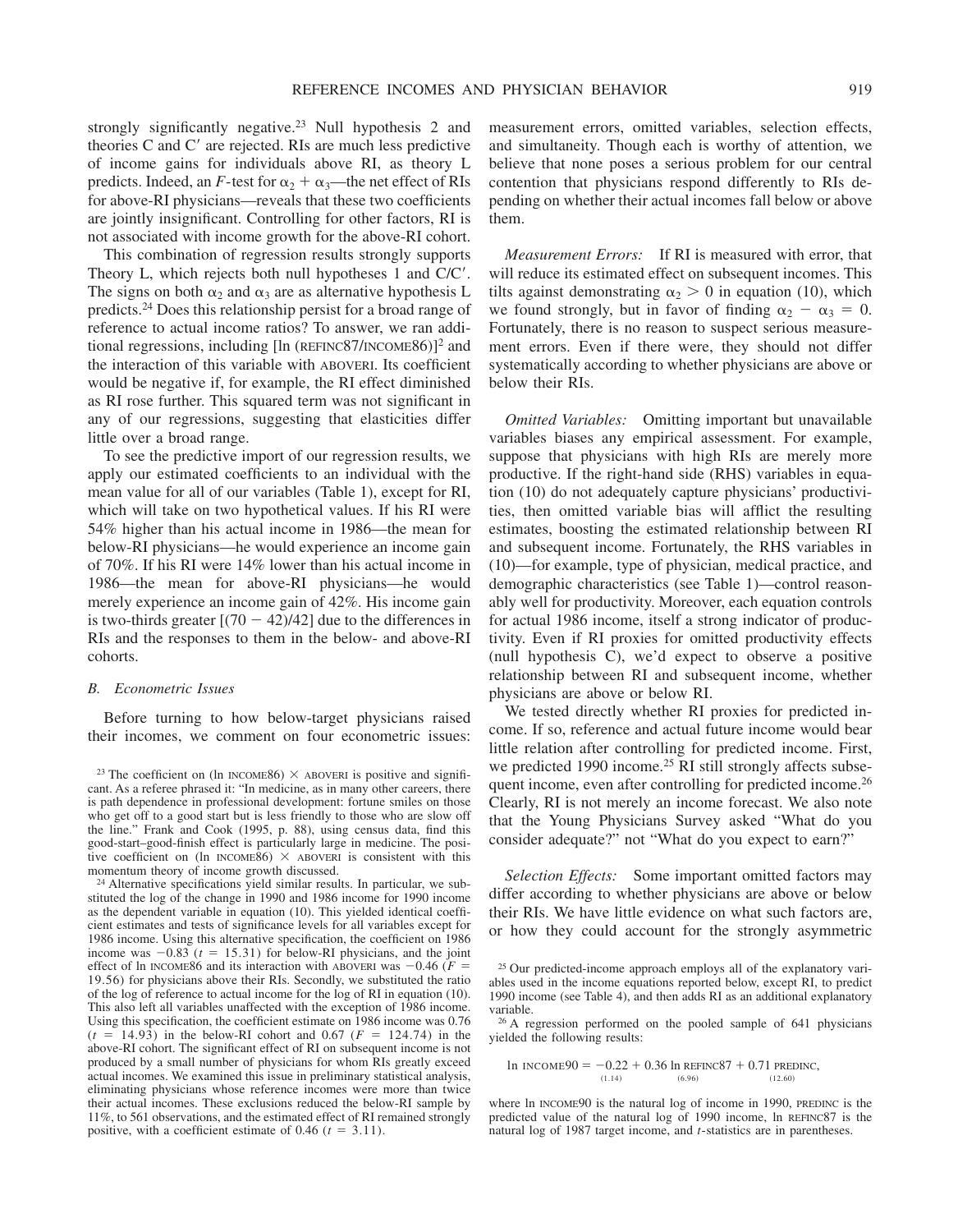response to reference income that we observe. In terms of terms of observable factors—such as years of practice experience, practice size, gender, specialization, and geographic distribution—the two cohorts are similar.

*Simultaneity Effects:* Some simultaneous determination of RI and actual income, such as a common shock, could bias the estimated relationship upward.27 Unfortunately, our data set did not provide ideal instruments for RI. Hence, we cannot rule out simultaneity—endogenous determination of RI—as a partial explanation for the RI–income-growth relationship in the below-RI cohort.28 Fortunately, however, our principal empirical result—namely, the great disparity in response to RI between the below- and above-RI cohorts—stands up. Indeed, if RI and subsequent actual income were substantially jointly determined, the finding of a nonsignificant relationship between the two in the above-RI cohort would be extremely unlikely. The disparity in behavior between cohorts must be due to a factor other than simultaneity.

## *C. Effects on Hourly Wages and Annual Hours Worked*

How did below-RI physicians raise their incomes? Did they increase hours worked, *h*, or earnings per hour,  $w + s$ ? Since the base wage is exogenously given, the hourly rate can only be boosted by increasing *s*, say by increasing prices or shortening appointments. Pricing behavior has become increasingly restricted by third-party payers; moreover, the services for which pricing information is available to us (fees for an office visit with an established patient) are not an important source of revenue for many of the specialists in our sample, particularly surgical specialists. Hence, we focus on changes that are important for all physicians in

|  |  |  |  | TABLE 5.—HOURLY WAGE ESTIMATES |
|--|--|--|--|--------------------------------|
|--|--|--|--|--------------------------------|

| Independent Variable                          | Parameter Estimate | $t$ -Statistic |
|-----------------------------------------------|--------------------|----------------|
| (Intercept)                                   | $0.93***$          | 3.23           |
| In REFINC87 $(\alpha_2)$                      | $0.50***$          | 5.95           |
| (ln REFINC87) $\times$ ABOVERI ( $\alpha_3$ ) | $-0.37***$         | 2.43           |
| In INCOME86                                   | 0.05               | 0.57           |
| $(ln INCOME86) \times ABOVERI$                | $0.29**$           | 2.19           |
| <b>ABOVERI</b>                                | 0.47               | 1.16           |
| $ln$ WAGE86                                   | 0.13               | 1.90           |
| <b>PRACSIZE</b>                               | $-0.001$           | 0.99           |
| <b>PRACYEAR</b>                               | $-0.04***$         | 2.65           |
| <b>GENIM</b>                                  | 0.05               | 0.78           |
| <b>PED</b>                                    | 0.16               | 1.87           |
| <b>SPECIM</b>                                 | $0.18**$           | 2.28           |
| <b>GENSURG</b>                                | 0.13               | 1.40           |
| <b>SPECSURG</b>                               | $0.38***$          | 5.41           |
| <b>PSYCH</b>                                  | $0.31***$          | 2.86           |
| <b>OBGYN</b>                                  | $0.45***$          | 4.87           |
| <b>BLACK</b>                                  | $-0.18$            | 2.41           |
| <b>BDCERT</b>                                 | 0.03               | 0.60           |
| <b>FMG</b>                                    | 0.01               | 0.08           |
| <b>RURAL</b>                                  | $-0.12$            | 1.24           |
| <b>NONSMSA</b>                                | $-0.08$            | 1.32           |
| <b>SMALSMSA</b>                               | $-0.02$            | 0.28           |
| <b>BIGSMSA</b>                                | 0.0004             | 0.01           |
| <b>MIDWEST</b>                                | $-0.004$           | 0.05           |
| <b>SOUTH</b>                                  | $-0.09$            | 0.76           |
| WEST                                          | $-0.14**$          | 2.25           |

 $N = 571$ , adjusted  $R^2 = 0.46$ ,  $F = 20.19$ . Dependent variable: ln WAGE90.

\*\*\* Statistically significant at the 1% level. \*\* Statistically significant at the 5% level.

our sample and for which we have reasonable measures:

changes in hours worked, and changes in hourly earnings.29

The equations we estimate to study these hours and wage effects are similar to that specified in (10), but with income in 1990 replaced with hours and wages, respectively. In addition, we add hours in 1986 to the RHS for the hours equation so that the RI effects estimated by this equation will capture effects on *changes* in hours; we do the same for wages in its equation.

Table 5 provides multivariate evidence on the effects of reference incomes on hourly earnings.30 RI has a positive and highly significant effect on subsequent hourly earnings, with an elasticity of 0.50, which is consistent with our earlier speculations about stimulation. In contrast, results for the above-RI group suggest that reference incomes bear no significant relationship to subsequent hourly earnings.<sup>31</sup>

An equivalent calculation (available from the authors) for annual hours worked found no effect in the above-RI cohort, and an insignificant but modestly positive effect in the below-RI cohort. Income growth in the below-RI cohort is

<sup>&</sup>lt;sup>27</sup> Any such bias is reduced because a predetermined RI is related to subsequent income. However, the bias will not be eliminated, due to serial correlation between lagged and concurrent RI. As a crude correction, we appended the log of 1991 reference income (ln REFINC91) and the interaction between this variable and ABOVERI to the RHS of equation (10) to net out the influence of correlations between 1987 and 1991 RIs on the estimated effect of ln REFINC87 on subsequent income. The results indicate a positive and highly significant relationship between RI and subsequent income among below-RI physicians, but no relation in the above-RI cohort.

<sup>28</sup> We did however test for the endogeneity of RI using a Hausman test. To implement the test, we used the physician's medical education indebtedness to predict RI. We hypothesized that, ceteris paribus, physicians with greater educational indebtedness would set higher RIs. We performed separate endogeneity tests for the below- and above-RI cohorts (we thank James Stock for recommending this approach, which allows for greater parsimony in selection of instruments). In each case, we reject the endogeneity of RI (these results are available from the authors on request). In neither cohort could we find any evidence that educational indebtedness affected 1991 income directly, independent of indirect effects working through the effect of educational debt on RI. Moreover, in the below-RI cohort, we found that educational debt had a strongly positive and significant effect on RI, as hypothesized. Thus, empirically at least, education debt performed as a reasonable instrument for testing for endogeneity in the below-RI cohort. Educational debt had a weak effect on RI in the above RI cohort, however, so we have less confidence in the Hausman test applied to that group. We thank Robert Pindyck for recommending that we investigate these issues.

<sup>&</sup>lt;sup>29</sup> Calculations available from the authors show that both hourly earnings and hours worked correlate significantly with REFRATIO in the below-RI cohort, but hourly earnings much more strongly. Neither is significant in the above-RI cohort.

Doiron and Barrett (1996), studying male and female earnings inequality in Canada, revealed the importance of distinguishing between hourly wages and hours worked as explanations. They found that the greater inequality in female incomes is due to greater inequality in the number of hours they work.

<sup>&</sup>lt;sup>31</sup> A joint test of significance of the ln REFINC87 and (ln REFINC87)  $\times$ ABOVERI variables gave  $F = 1.10$ , with  $p = 0.29$ .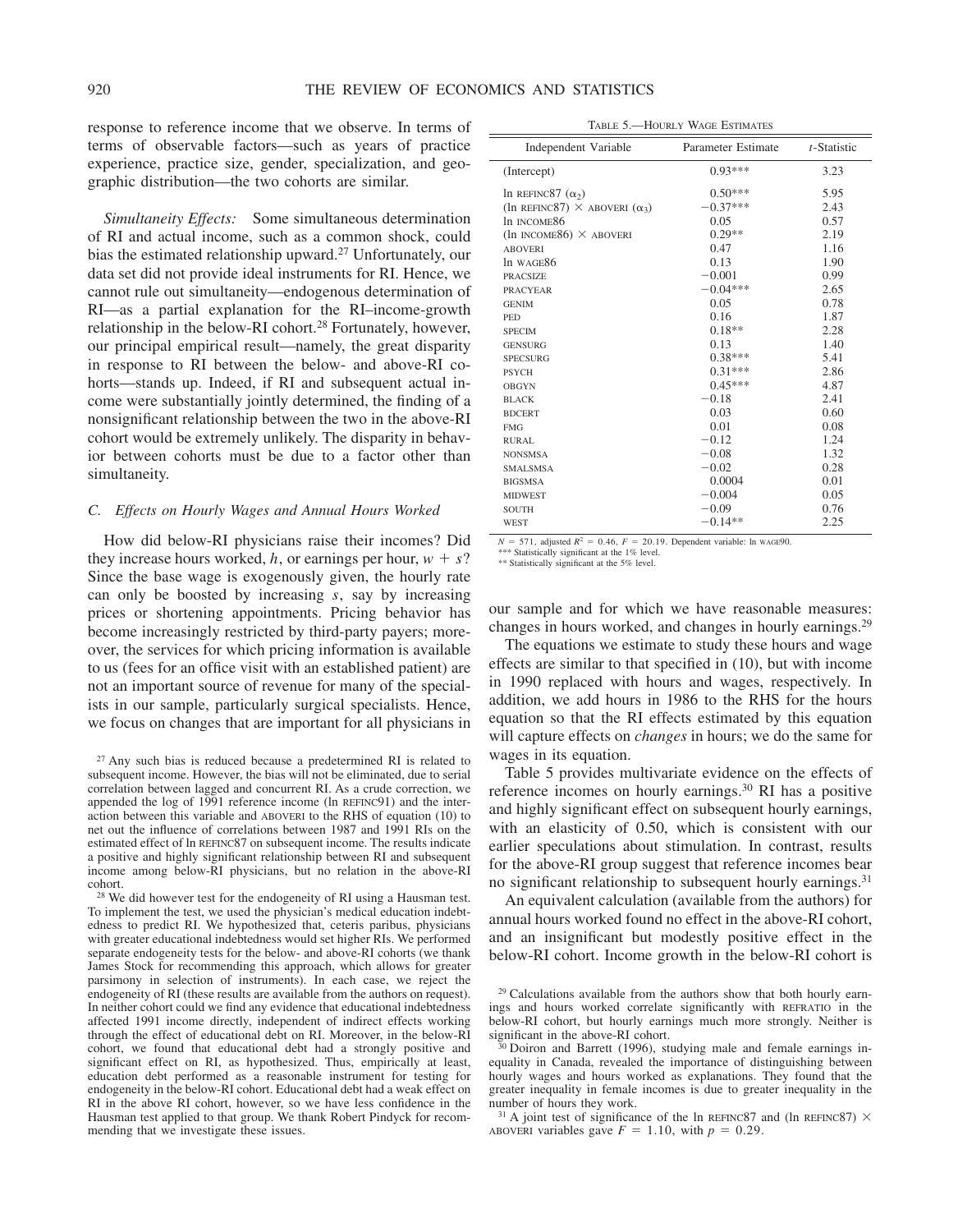largely the result of increasing hourly earnings, not hours worked.

#### **VIII. Summary and Future Directions**

This study examines how young male physicians' incomes grew from 1986 to 1990. Physicians in the below-RI cohort increased their incomes much more significantly than those in the above-RI cohort. More telling, their incomes responded significantly to their RIs; those for the above-RI cohort did not. A theory of loss aversion and reference points, Theory L, predicts this pattern. Prominent competing theories, which make other predictions, are refuted.

From a policy perspective, these results suggest that physicians exercise discretion in adjusting their incomes to offset perceived shortfalls, say due to greater regulatory efforts by government and third-party payers. Managed care and tight budgets may be limiting such discretion. However, if it becomes harder for physicians to boost their incomes with readily observable changes, such as increasing prices, they may compensate in ways that are more difficult to monitor, such as shortening appointments. Our lossaversion model predicts that such responses will be asymmetric, and much stronger among physicians who perceive their incomes to be inadequate.

These findings have implications for theoretical models of physician behavior and possibly for models of the firm more generally. In particular, the results suggest that whether a firm is above or below its RI may strongly affect its subsequent behavior and earnings. Further progress requires a theory that explains how RIs are set, and provides additional evidence on why physicians or firms strive to meet them. Physicians are quite successful at boosting their earnings if their actual incomes are below their RIs: a 10% greater RI is associated with a 5.9% increase in subsequent income. Despite the "tsk tsks" of economists, physicians behave as if RIs matter.

#### REFERENCES

- Adams, J. Stacy, "Inequity in Social Exchange" (pp. 267–299), in L. Berkowitz (Ed.), *Advances in Experimental Social Psychology,* vol. 2 (New York: Academic Press, 1965).
- Becker, B., and D. Kaldenberg, "Determination of Fees by Professionals: An Exploratory Investigation of Dentists," *Journal of Health Care Marketing* 11:3 (1991), 28–35.
- Becker, G., "A Theory of Social Interactions," *Journal of Political Economy* 82:6 (1974), 1063–1093.
- Bowman, D., D. Minehart, and M. Rabin, "LossAversion in a Consumption-Savings Model," Board of Governors of the Federal Reserve System mimeo (1997).
- Brady, D., and R. Friedman, "Savings and the Income Distribution" (pp. 247–265), in *Studies in Income and Wealth. Conference on Research in Income and Wealth,* vol. 10 (New York: National Bureau of Economic Research, 1947).
- Camerer, C., L. Babcock, G. Loewenstein, and R. Thaler, "Labor Supply of New York City Cab Drivers: One Day at a Time," *Quarterly Journal of Economics* 112:2 (1997), 407–432.
- Cole, H., G. Mailath, and A. Postlewaite, "Social Norms, Savings Behavior, and Growth," *Journal of Political Economy* 100:6 (1992), 1092–1125.
- Cromwell, J., and J. Mitchell, "Physician-Induced Demand for Surgery," *Journal of Health Economics* 5:4 (1986), 293–313.
- Doiron, D., and G. Barrett, "Inequality in Male and Female Earnings: The Role of Hours and Wages," this REVIEW 78:3 (1996), 410–420.
- Dominitz, J., "Expectations, Revisions, and Realizations," this REVIEW 80:3 (1998), 374–388.
- Dranove, D., and P. Wehner, "Physician-Induced Demand for Childbirths," *Journal of Health Economics* 13:1 (1994), 61–73.
- Dranove, D., and W. White, "Agency and the Organization of Health Care Delivery," *Inquiry* 24:4 (1987), 405–415.
- Duesenberry, J., *Income, Savings, and the Theory of Consumer Behavior* (Cambridge, MA: Harvard University Press, 1949).
- Dunn, L., "Loss Aversion and Adaptation in the Labor Market: Empirical Indifference Functions and Labor Supply," this REVIEW 78:3 (1996), 441–450.
- Evans, R., E. Parish, and F. Sully, "Medical Productivity, Scale Effects, and Demand Generation," *Canadian Journal of Economics* 6:3 (1973), 376–393.
- Feldman, R., and F. Sloan, "Competition among Physicians, Revisited," *Journal of Health Politics, Policy and Law* 13:2 (1988), 239–261.
- Frank, R., *Choosing the Right Pond: Human Behavior and the Quest for Status* (Oxford: Oxford University Press, 1985a).
- "The Demand for Unobservables and Other Nonpositional Goods," *The American Economic Review* 73:1 (1985b), 101–116.
- Frank, R., and P. Cook, *The Winner-Take-All Society* (New York: Penguin Books, 1995).
- Fuchs, V., "The Supply of Surgeons and the Demand for Operations," *Journal of Human Resources* 13:0, Suppl. (1978), 35–56.
- Folland, S., A. Goodman, and M. Stano, *The Economics of Health and Health Care* (Upper Saddle River, NJ: Prentice Hall, 1997).
- Gabel, J., and T. Rice, "Reducing Public Expenditures for Physician Services: The Price of Paying Less," *Journal of Health Politics, Policy and Law* 9:4 (1985), 595–609.
- Hemenway, D., and D. Fallon, "Testing for Physician-Induced Demand with Hypothetical Cases," *Medical Care* 23:4 (1985), 344–349.
- Holahan, J., and W. Scanlon, *Price Controls, Physician Fees, and Physician Incomes from Medicare and Medicaid* (Washington, DC: The Urban Institute, 1978).
- Johnson, H., "The Effect of Income-Redistribution on Aggregate Consumption with Interdependence of Consumers' Preferences," *Economica* 19:74 (1952), 131–147.
- Kahneman, D., J. Knetsch, and R. Thaler, "Fairness as a Constraint on Profit Seeking: Entitlements in the Market," *The American Economic Review* 76:4 (1986), 728–741.
- Kahneman, D., and A. Tversky, "Prospect Theory: An Analysis of Decision under Risk," *Econometrica* 47:2 (1979), 263–291.
- "Choices, Values, and Frames," *American Psychologist* 39:4 (1984), 341–350.
- "Loss Aversion in Riskless Choice: A Reference-Dependent Model," *Quarterly Journal of Economics* 106:4 (1991), 1039– 1061.
- Killingsworth, M., and J. Heckman, "Female Labor Supply: A Survey" (pp. 103–204), in O. Ashenfelter and R. Layard (Eds.), *Handbook of Labor Economics,* vol. 1 (Amsterdam: North-Holland, 1986).
- Krasnik, A., P. Groenewegen, P. Pedersen, P. van Scholten, G. Mooney, A. Gottschau, H. Flierman, and M. Damsgaard, "Changing Remuneration Systems: Effects on Activity in General Practice," *British Medical Journal* 300:6741 (1990), 1698–1701.
- McCarthy, T., "The Competitive Nature of the Primary-Care Services Market," *Journal of Health Economics* 4:2 (1985), 93–117.
- McGuire, T., and M. Pauly, "Physician Response to Fee Changes with Multiple Payers," *Journal of Health Economics* 10:4 (1991), 385– 410.
- Pauly, M., and M. Satterthwaite, "The Pricing of Primary Care Physicians' Services: A Test of the Role of Consumer Information," *Bell Journal of Economics* 12:2 (1981), 488–506.
- Pencavel, J., "Labor Supply of Men: A Survey" (pp. 3–102), in O. Ashenfelter and R. Layard (Eds.), *Handbook of Labor Economics,* vol. 1 (Amsterdam: North-Holland, 1986).
- Redisch, M., J. Gabel, and M. Blaxall, "Physician Pricing, Costs, and Income" (pp. 197–228), in R. Scheffler (Ed.), *Advances in Health*